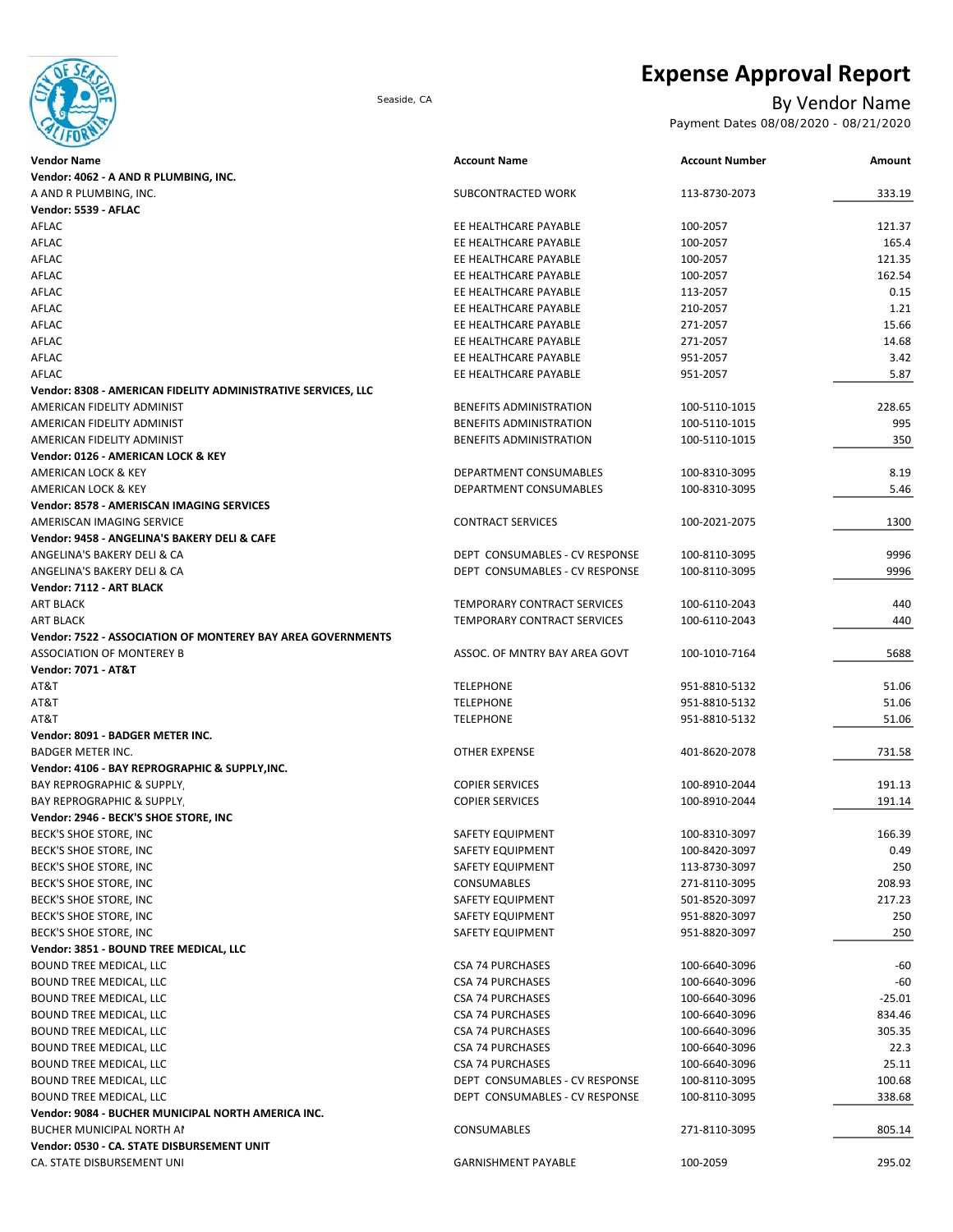| CA. STATE DISBURSEMENT UNI                                | <b>GARNISHMENT PAYABLE</b>         | 100-2059      | 142.61    |
|-----------------------------------------------------------|------------------------------------|---------------|-----------|
| CA. STATE DISBURSEMENT UNI                                | GARNISHMENT PAYABLE                | 100-2059      | 461.53    |
| CA. STATE DISBURSEMENT UNI                                | <b>GARNISHMENT PAYABLE</b>         | 100-2059      | 603.69    |
| CA. STATE DISBURSEMENT UNI                                | <b>GARNISHMENT PAYABLE</b>         | 100-2059      | 180       |
|                                                           | <b>GARNISHMENT PAYABLE</b>         | 973-2059      | 4.05      |
| CA. STATE DISBURSEMENT UNI                                |                                    |               |           |
| Vendor: 9111 - CALIFORNIA COASTAL RURAL DEVELOPMENT CORP. |                                    |               |           |
| CALIFORNIA COASTAL RURAL D                                | CONSULTANT                         | 100-7310-1030 | 1500      |
| Vendor: 0550 - CALIFORNIA FIRE CHIEFS ASSOCIATION         |                                    |               |           |
| CALIFORNIA FIRE CHIEFS ASSOC                              | DUES & MEMBERSHIP                  | 100-6610-4122 | 960       |
| <b>CALIFORNIA FIRE CHIEFS ASSOC</b>                       | DUES & MEMBERSHIP                  | 100-6610-4122 | 120       |
| Vendor: 7918 - CALIFORNIA JPIA                            |                                    |               |           |
| CALIFORNIA JPIA                                           | <b>INSURANCE</b>                   | 502-5120-2090 | 121713    |
| <b>Vendor: 8512 - CALIFORNIA TOWING &amp; TRANSPORT</b>   |                                    |               |           |
| <b>CALIFORNIA TOWING &amp; TRANS</b>                      | <b>OUTSIDE REPAIRS</b>             |               |           |
|                                                           |                                    | 501-8520-6148 | 375       |
| Vendor: 0501 - CALIFORNIA-AMERICAN WATER                  |                                    |               |           |
| CALIFORNIA-AMERICAN WATEI                                 | WATER                              | 100-8310-5133 | 2141.28   |
| CALIFORNIA-AMERICAN WATEI                                 | WATER                              | 100-8310-5133 | 6139.84   |
| CALIFORNIA-AMERICAN WATEI                                 | WATER                              | 100-8440-5133 | 3452.44   |
| CALIFORNIA-AMERICAN WATEI                                 | WATER                              | 100-8440-5133 | 8934.1    |
| CALIFORNIA-AMERICAN WATEI                                 | <b>WATER</b>                       | 103-8710-5133 | 533.86    |
| CALIFORNIA-AMERICAN WATEH                                 | <b>WATER</b>                       | 103-8710-5133 | 1534.84   |
| CALIFORNIA-AMERICAN WATEI                                 | <b>WATER</b>                       | 210-8420-5133 | 446.43    |
|                                                           |                                    |               |           |
| CALIFORNIA-AMERICAN WATEI                                 | <b>WATER</b>                       | 210-8420-5133 | 1283.47   |
| CALIFORNIA-AMERICAN WATEH                                 | <b>WATER</b>                       | 210-8420-5133 | 1642.17   |
| CALIFORNIA-AMERICAN WATEI                                 | <b>WATER</b>                       | 210-8420-5133 | 5262.38   |
| CALIFORNIA-AMERICAN WATEI                                 | AFFORDABLE HOUSING                 | 973-9710-9526 | 68.61     |
| CALIFORNIA-AMERICAN WATEI                                 | <b>AFFORDABLE HOUSING</b>          | 973-9710-9526 | 186.74    |
| Vendor: 7996 - CIVICPLUS                                  |                                    |               |           |
| <b>CIVICPLUS</b>                                          | COMPUTER SUPPLIES/SOFTWARE         | 503-4010-3102 | 38.73     |
| Vendor: 6553 - COMCAST                                    |                                    |               |           |
|                                                           |                                    |               |           |
| <b>COMCAST</b>                                            | DATA COMMUNICATION                 | 503-4010-5138 | 270.87    |
| Vendor: 0780 - COMMERCIAL TRUCK CO.                       |                                    |               |           |
| COMMERCIAL TRUCK CO.                                      | <b>OUTSIDE REPAIRS</b>             | 501-8520-6148 | 5990.71   |
| Vendor: 0791 - COMMUNITY PARTNERSHIP FOR YOUTH            |                                    |               |           |
| <b>COMMUNITY PARTNERSHIP FO</b>                           | COMM PARTNERSHIP FOR YOUTH         | 100-2042-7201 | 1251      |
| Vendor: 2279 - COUNTY OF MONTEREY IT DEPT.                |                                    |               |           |
| <b>COUNTY OF MONTEREY IT DEPT</b>                         | COMPUTER SUPPLIES/SOFTWARE         | 100-6110-3102 | 1245.5    |
| <b>COUNTY OF MONTEREY IT DEPT</b>                         | COMPUTER SUPPLIES/SOFTWARE         | 100-6110-3102 | 1590.1    |
| COUNTY OF MONTEREY IT DEPT                                | <b>COUNTY COMMUNICATIONS</b>       | 100-6610-2041 | 448.38    |
|                                                           |                                    |               |           |
| COUNTY OF MONTEREY IT DEPT                                | <b>COUNTY COMMUNICATIONS</b>       | 100-6610-2041 | 2732.73   |
| Vendor: 0855 - COUNTY OF MONTEREY                         |                                    |               |           |
| <b>COUNTY OF MONTEREY</b>                                 | <b>COUNTY COMMUNICATIONS</b>       | 100-6110-2041 | 468549.01 |
| <b>COUNTY OF MONTEREY</b>                                 | COUNTY COMMUNICATIONS              | 100-6610-2041 | 51079.48  |
| <b>COUNTY OF MONTEREY</b>                                 | COUNTY COMMUNICATIONS              | 220-6110-2041 | 110007.4  |
| <b>COUNTY OF MONTEREY</b>                                 | <b>COUNTY COMMUNICATION</b>        | 220-6610-2041 | 11992.6   |
| Vendor: 0898 - CRYSTAL SPRINGS WATER                      |                                    |               |           |
| <b>CRYSTAL SPRINGS WATER</b>                              | TEMPORARY CONTRACT SERVICES        | 100-9200-2043 | 44.5      |
| <b>CRYSTAL SPRINGS WATER</b>                              | TEMPORARY CONTRACT SERVICES        | 100-9200-2043 | 18        |
| <b>CRYSTAL SPRINGS WATER</b>                              |                                    |               |           |
|                                                           | TEMPORARY CONTRACT SERVICES        | 100-9200-2043 | 5         |
| <b>CRYSTAL SPRINGS WATER</b>                              | <b>TEMPORARY CONTRACT SERVICES</b> | 100-9200-2043 | 5         |
| Vendor: 7044 - CSG CONSULTANTS, INC.                      |                                    |               |           |
| CSG CONSULTANTS, INC.                                     | TEMPORARY CONTRACT SERVICES        | 100-7210-2043 | 1395      |
| CSG CONSULTANTS, INC.                                     | TEMPORARY CONTRACT SERVICES        | 100-7210-2043 | 270       |
| Vendor: 6664 - CULLIGAN WATER CONDITIONING                |                                    |               |           |
| <b>CULLIGAN WATER CONDITIONI</b>                          | DEPARTMENT CONSUMABLES             | 100-8310-3095 | 216       |
| <b>CULLIGAN WATER CONDITIONI</b>                          | DEPARTMENT CONSUMABLES             | 113-8730-3095 | 68        |
| Vendor: 0922 - CYPRESS COAST FORD-LINCOLN                 |                                    |               |           |
|                                                           |                                    |               |           |
| CYPRESS COAST FORD-LINCOLN                                | <b>VEHICLE PARTS</b>               | 501-8520-6144 | 228.14    |
| CYPRESS COAST FORD-LINCOLN                                | <b>VEHICLE PARTS</b>               | 501-8520-6144 | 128.5     |
| CYPRESS COAST FORD-LINCOLN                                | <b>VEHICLE PARTS</b>               | 501-8520-6144 | 42.39     |
| <b>CYPRESS COAST FORD-LINCOLN</b>                         | <b>VEHICLE PARTS</b>               | 501-8520-6144 | 171.77    |
| Vendor: 6727 - DATAPROSE, INC.                            |                                    |               |           |
| DATAPROSE, INC.                                           | <b>OUTSIDE PRINTING SERVICE</b>    | 401-8610-2053 | 137.4     |
| DATAPROSE, INC.                                           | POSTAGE                            | 401-8610-4124 | 317.6     |
| Vendor: 5854 - DELLA MORA HEATING,                        |                                    |               |           |
|                                                           |                                    |               |           |
| DELLA MORA HEATING,                                       | SUBCONTRACTED WORK                 | 113-8730-2073 | 202.31    |
| Vendor: 1020 - DEPARTMENT OF TRANSPORTATION               |                                    |               |           |
| DEPARTMENT OF TRANSPORTA                                  | TRAFFIC SIGNAL MAINTENANCE         | 210-8210-2077 | 1281.76   |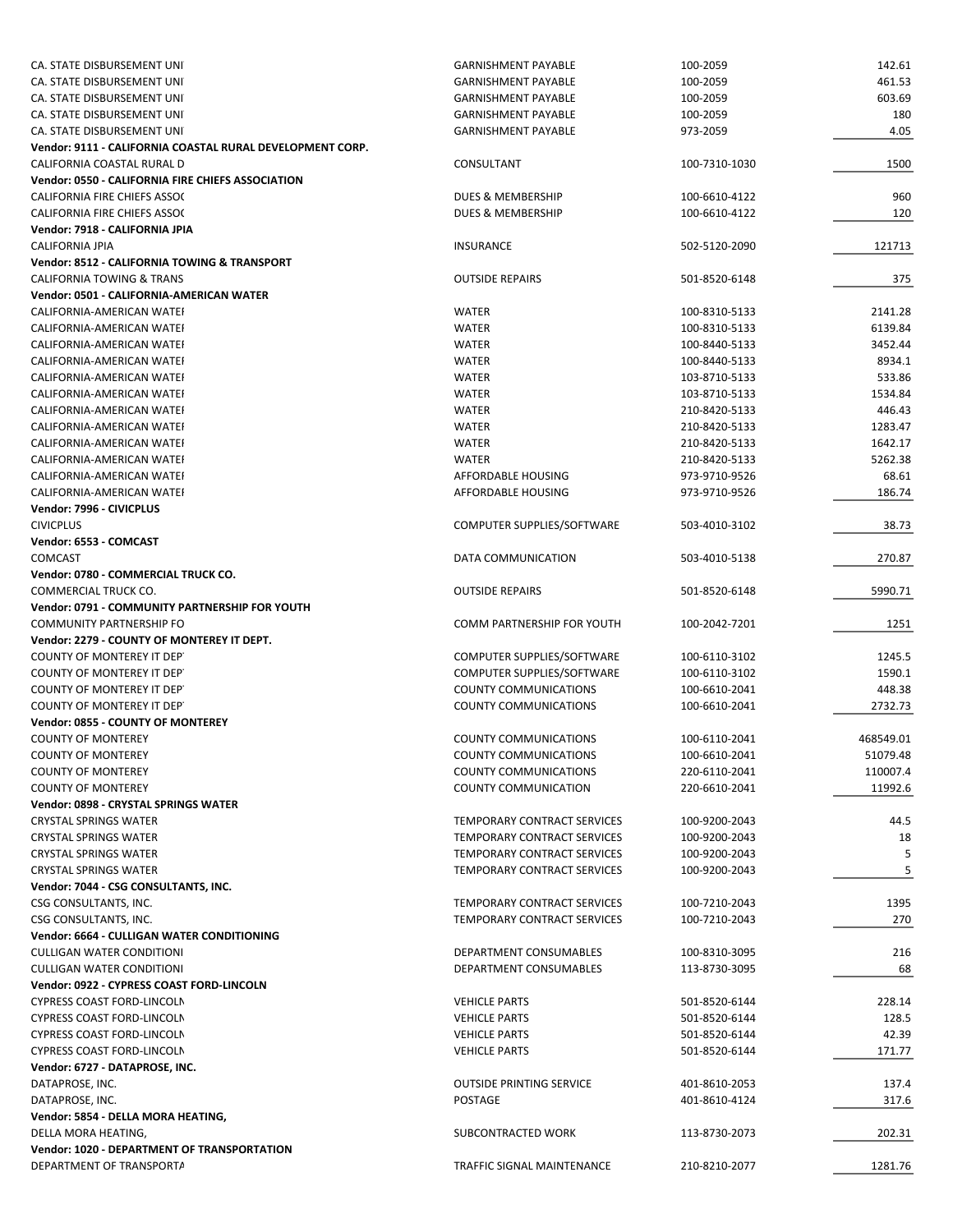| Vendor: 9480 - DIRK E. YOUNG / KATHERINE J. YOUNG<br>DIRK E. YOUNG / KATHERINE J. | STREET OPENING/ENCR PERMIT                       | 100-3231                       | 250                 |
|-----------------------------------------------------------------------------------|--------------------------------------------------|--------------------------------|---------------------|
| DIRK E. YOUNG / KATHERINE J.                                                      | <b>ENCROACHMENT BONDS</b>                        | 601-2225                       | 1000                |
| Vendor: 2932 - DISASTER KLEENUP SPECIALISTS                                       |                                                  |                                |                     |
| DISASTER KLEENUP SPECIALIST.                                                      | SUBCONTRACTED WORK                               | 113-8730-2073                  | 1353.65             |
| Vendor: 5405 - DUKE'S ROOT CONTROL, INC.                                          |                                                  |                                |                     |
| DUKE'S ROOT CONTROL, INC.                                                         | SUBCONTRACTED WORK                               | 951-8820-2073                  | 1922.8              |
| Vendor: 4892 - EDGES ELECTRICAL GROUP                                             |                                                  |                                |                     |
| <b>EDGES ELECTRICAL GROUP</b>                                                     | DEPARTMENT CONSUMABLES                           | 113-8730-3095                  | 1144.4              |
| <b>EDGES ELECTRICAL GROUP</b>                                                     | DEPARTMENT CONSUMABLES                           | 113-8730-3095                  | 31.69               |
| <b>EDGES ELECTRICAL GROUP</b><br><b>EDGES ELECTRICAL GROUP</b>                    | DEPARTMENT CONSUMABLES                           | 113-8730-3095                  | 338.66<br>70.95     |
| <b>EDGES ELECTRICAL GROUP</b>                                                     | DEPARTMENT CONSUMABLES<br>DEPARTMENT CONSUMABLES | 113-8730-3095<br>113-8730-3095 | 137.16              |
| <b>EDGES ELECTRICAL GROUP</b>                                                     | DEPARTMENT CONSUMABLES                           | 113-8730-3095                  | 239.74              |
| <b>Vendor: 9346 - EMERGENCY SERVICES CONSULTING INTL</b>                          |                                                  |                                |                     |
| <b>EMERGENCY SERVICES CONSUL</b>                                                  | <b>ACCREDITATION</b>                             | 100-6610-2045                  | 5390                |
| Vendor: 8979 - ERROL L. MONTGOMERY & ASSOCIATES, INC.                             |                                                  |                                |                     |
| ERROL L. MONTGOMERY & ASS                                                         | CONSULTING COSTS                                 | 670-2130-1030                  | 1100                |
| Vendor: 5969 - FASTENAL COMPANY                                                   |                                                  |                                |                     |
| <b>FASTENAL COMPANY</b>                                                           | DEPT CONSUMABLES - CV RESPONSE                   | 100-8110-3095                  | 217.63              |
| <b>FASTENAL COMPANY</b>                                                           | DEPT CONSUMABLES - CV RESPONSE                   | 100-8110-3095                  | 108.81              |
| <b>FASTENAL COMPANY</b>                                                           | DEPT CONSUMABLES - CV RESPONSE                   | 100-8110-3095                  | 773.23              |
| <b>FASTENAL COMPANY</b><br><b>FASTENAL COMPANY</b>                                | SUBCONTRACTED WORK<br>DEPARTMENT CONSUMABLES     | 100-8420-2073                  | 418.03<br>80.3      |
| <b>FASTENAL COMPANY</b>                                                           | DEPARTMENT CONSUMABLES                           | 113-8730-3095<br>210-8110-3095 | 49.05               |
| Vendor: 6306 - GAVILAN PEST CONTROL                                               |                                                  |                                |                     |
| <b>GAVILAN PEST CONTROL</b>                                                       | SUBCONTRACTED WORK                               | 100-8310-2073                  | 87                  |
| <b>GAVILAN PEST CONTROL</b>                                                       | SUBCONTRACTED WORK                               | 100-9310-2073                  | 83                  |
| Vendor: 6680 - GERALD A. GRAEBE AND ASSOCIATES, INC.                              |                                                  |                                |                     |
| GERALD A. GRAEBE AND ASSOC                                                        | SUBCONTRACTED WORK                               | 113-8730-2073                  | 500                 |
| Vendor: 1388 - GRAINGER                                                           |                                                  |                                |                     |
| <b>GRAINGER</b>                                                                   | DEPARTMENT CONSUMABLES                           | 100-8310-3095                  | 118.77              |
| <b>GRAINGER</b>                                                                   | DEPARTMENT CONSUMABLES                           | 100-8310-3095                  | 356.33              |
| <b>GRAINGER</b>                                                                   | DEPARTMENT CONSUMABLES                           | 100-8310-3095                  | 98.72               |
| <b>GRAINGER</b><br><b>GRAINGER</b>                                                | DEPARTMENT CONSUMABLES<br><b>TOOLS</b>           | 100-8310-3095<br>501-8520-3107 | 98.72<br>213.41     |
| <b>GRAINGER</b>                                                                   | <b>VEHICLE PARTS</b>                             | 501-8520-6144                  | 390.41              |
| <b>GRAINGER</b>                                                                   | <b>VEHICLE PARTS</b>                             | 501-8520-6144                  | 76.6                |
| <b>GRAINGER</b>                                                                   | <b>VEHICLE PARTS</b>                             | 501-8520-6144                  | 76.6                |
| Vendor: 1392 - GRANITE ROCK COMPANY                                               |                                                  |                                |                     |
| <b>GRANITE ROCK COMPANY</b>                                                       | DEPARTMENT CONSUMABLES                           | 100-8420-3095                  | 1007.16             |
| <b>GRANITE ROCK COMPANY</b>                                                       | DEPARTMENT CONSUMABLES                           | 210-8110-3095                  | 16.72               |
| Vendor: 6372 - GUARDIAN-ALTERNATE FUNDED                                          |                                                  |                                |                     |
| <b>GUARDIAN-ALTERNATE FUNDE</b>                                                   | <b>DENTAL PAYABLE</b>                            | 502-2066                       | 9328.2              |
| Vendor: 1494 - HD SUPPLY FACILITIES MAINTENANCE                                   |                                                  |                                |                     |
| HD SUPPLY FACILITIES MAINTEI<br>Vendor: 4920 - ICMA RETIREMENT TRUST-457          | DEPARTMENT CONSUMABLES                           | 100-8310-3095                  | 511.58              |
| ICMA RETIREMENT TRUST-457                                                         | DEFERRED COMP PAYABLE                            | 100-2060                       | 757.95              |
| ICMA RETIREMENT TRUST-457                                                         | DEFERRED COMP PAYABLE                            | 100-2060                       | 198.9               |
| ICMA RETIREMENT TRUST-457                                                         | DEFERRED COMP PAYABLE                            | 100-2060                       | 311.38              |
| ICMA RETIREMENT TRUST-457                                                         | DEFERRED COMP PAYABLE                            | 100-2060                       | 343.74              |
| ICMA RETIREMENT TRUST-457                                                         | <b>DEFERRED COMP PAYABLE</b>                     | 100-2060                       | 517.51              |
| ICMA RETIREMENT TRUST-457                                                         | DEFERRED COMP PAYABLE                            | 100-2060                       | 585.65              |
| ICMA RETIREMENT TRUST-457                                                         | DEFERRED COMP PAYABLE                            | 100-2060                       | 661.75              |
| ICMA RETIREMENT TRUST-457                                                         | DEFERRED COMP PAYABLE                            | 100-2060                       | 959.26              |
| ICMA RETIREMENT TRUST-457                                                         | DEFERRED COMP PAYABLE                            | 100-2060                       | 4761.23<br>13858.49 |
| ICMA RETIREMENT TRUST-457<br>ICMA RETIREMENT TRUST-457                            | DEFERRED COMP PAYABLE<br>DEFERRED COMP PAYABLE   | 100-2060<br>100-2060           | 6663.81             |
| ICMA RETIREMENT TRUST-457                                                         | DEFERRED COMP PAYABLE                            | 103-2060                       | 10.58               |
| ICMA RETIREMENT TRUST-457                                                         | DEFERRED COMP PAYABLE                            | 103-2060                       | 17.4                |
| ICMA RETIREMENT TRUST-457                                                         | DEFERRED COMP PAYABLE                            | 103-2060                       | 13.49               |
| ICMA RETIREMENT TRUST-457                                                         | DEFERRED COMP PAYABLE                            | 113-2060                       | 66.01               |
| ICMA RETIREMENT TRUST-457                                                         | DEFERRED COMP PAYABLE                            | 113-2060                       | 35.24               |
| ICMA RETIREMENT TRUST-457                                                         | DEFERRED COMP PAYABLE                            | 113-2060                       | 100                 |
| ICMA RETIREMENT TRUST-457                                                         | DEFERRED COMP PAYABLE                            | 200-2060                       | 139.38              |
| ICMA RETIREMENT TRUST-457                                                         | DEFERRED COMP PAYABLE                            | 210-2060                       | 70.45               |
| ICMA RETIREMENT TRUST-457                                                         | DEFERRED COMP PAYABLE                            | 210-2060                       | 414.35              |
| ICMA RETIREMENT TRUST-457                                                         | DEFERRED COMP PAYABLE                            | 210-2060                       | 143.76              |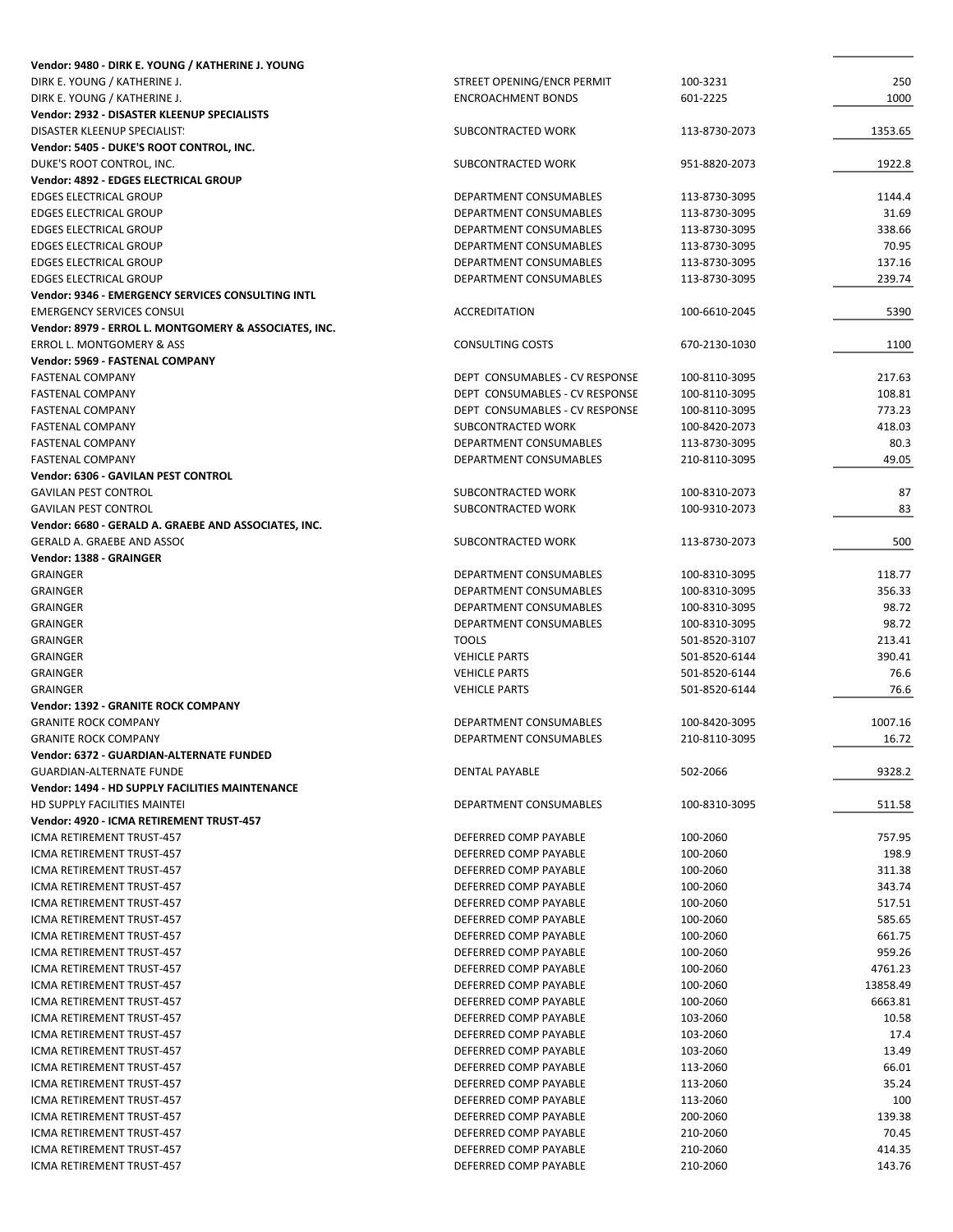| ICMA RETIREMENT TRUST-457                          | DEFERRED COMP PAYABLE           | 210-2060      | 7.7       |
|----------------------------------------------------|---------------------------------|---------------|-----------|
|                                                    |                                 | 271-2060      |           |
| ICMA RETIREMENT TRUST-457                          | DEFERRED COMP PAYABLE           |               | 114       |
| ICMA RETIREMENT TRUST-457                          | DEFERRED COMP PAYABLE           | 271-2060      | 46.6      |
| ICMA RETIREMENT TRUST-457                          | DEFERRED COMP PAYABLE           | 271-2060      | 35.24     |
| ICMA RETIREMENT TRUST-457                          | DEFERRED COMP PAYABLE           | 271-2060      | $-153.25$ |
| ICMA RETIREMENT TRUST-457                          | DEFERRED COMP PAYABLE           | 271-2060      | 257.21    |
| ICMA RETIREMENT TRUST-457                          | DEFERRED COMP PAYABLE           | 401-2060      | 17.62     |
| ICMA RETIREMENT TRUST-457                          | DEFERRED COMP PAYABLE           | 401-2060      | 2.82      |
| ICMA RETIREMENT TRUST-457                          | DEFERRED COMP PAYABLE           | 401-2060      | 313.7     |
| ICMA RETIREMENT TRUST-457                          | DEFERRED COMP PAYABLE           | 401-2060      | 89.38     |
| ICMA RETIREMENT TRUST-457                          | DEFERRED COMP PAYABLE           | 501-2060      | 66.01     |
| ICMA RETIREMENT TRUST-457                          | DEFERRED COMP PAYABLE           | 501-2060      | 213.85    |
|                                                    |                                 |               |           |
| <b>ICMA RETIREMENT TRUST-457</b>                   | DEFERRED COMP PAYABLE           | 501-2060      | 35.24     |
| ICMA RETIREMENT TRUST-457                          | DEFERRED COMP PAYABLE           | 503-2060      | 775       |
| ICMA RETIREMENT TRUST-457                          | DEFERRED COMP PAYABLE           | 503-2060      | 787.07    |
| ICMA RETIREMENT TRUST-457                          | DEFERRED COMP PAYABLE           | 951-2060      | 154.02    |
| ICMA RETIREMENT TRUST-457                          | DEFERRED COMP PAYABLE           | 951-2060      | 35.17     |
| ICMA RETIREMENT TRUST-457                          | DEFERRED COMP PAYABLE           | 951-2060      | $-7.66$   |
| ICMA RETIREMENT TRUST-457                          | DEFERRED COMP PAYABLE           | 951-2060      | 243.96    |
| <b>ICMA RETIREMENT TRUST-457</b>                   | DEFERRED COMP PAYABLE           | 953-2060      | 10.14     |
| ICMA RETIREMENT TRUST-457                          | DEFERRED COMP PAYABLE           | 973-2060      |           |
|                                                    |                                 |               | 3.52      |
| Vendor: 7173 - Iconix Waterworks (US) Inc.         |                                 |               |           |
| Iconix Waterworks (US) Inc.                        | DEPARTMENT CONSUMABLES          | 951-8820-3095 | 234.35    |
| Vendor: 6970 - ID CONCEPTS, LLC                    |                                 |               |           |
| ID CONCEPTS, LLC                                   | COMPUTER SUPPLIES/SOFTWARE      | 100-2031-3102 | 45.34     |
| Vendor: 0284 - IDVILLE                             |                                 |               |           |
| <b>IDVILLE</b>                                     | DEPARTMENT CONSUMABLES          | 100-5110-3095 | 36.84     |
| Vendor: 8332 - IVY SIMPSON                         |                                 |               |           |
| <b>IVY SIMPSON</b>                                 | SUBCONTRACTED WORK              | 100-8310-2073 | 216       |
| Vendor: 7065 - JAN ROEHL CONSULTING                |                                 |               |           |
|                                                    |                                 |               |           |
| JAN ROEHL CONSULTING                               | JAN ROEHL CONSULTING            | 100-2042-1039 | 1975      |
| Vendor: 0213 - LANGUAGE LINE SERVICES              |                                 |               |           |
| LANGUAGE LINE SERVICES                             | <b>TELEPHONE</b>                | 100-6110-5132 | 117.37    |
| Vendor: 4422 - LEHR AUTO ELECTRIC                  |                                 |               |           |
| LEHR AUTO ELECTRIC                                 | <b>VEHICLE PARTS</b>            | 501-8520-6144 | 59.65     |
| Vendor: 6172 - LEXISNEXIS RISK DATA MANGEMENT INC. |                                 |               |           |
| LEXISNEXIS RISK DATA MANGEI                        | <b>INVESTIGATION EXPENSE</b>    | 100-6130-4125 | 150       |
| Vendor: 1971 - LIEBERT CASSIDY WHITMORE            |                                 |               |           |
| LIEBERT CASSIDY WHITMORE                           | CONSULTANT                      | 100-2031-1030 | 2090      |
| Vendor: 2045 - M & S BUILDING SUPPLY INC           |                                 |               |           |
|                                                    |                                 |               |           |
| M & S BUILDING SUPPLY INC                          | DEPT CONSUMABLES - CV RESPONSE  | 100-8110-3095 | 84.06     |
| M & S BUILDING SUPPLY INC                          | DEPARTMENT CONSUMABLES          | 100-8440-3095 | 749.53    |
| M & S BUILDING SUPPLY INC                          | PARKS IMPROVEMENTS              | 348-8910-9570 | 1301.58   |
| M & S BUILDING SUPPLY INC                          | PARKS IMPROVEMENTS              | 348-8910-9570 | 31.67     |
| Vendor: 9313 - MANUEL L. LOPEZ & LINDA L. LOPEZ    |                                 |               |           |
| MANUEL L. LOPEZ & LINDA L. L                       | PERSONNEL RECRUITMENT           | 100-2031-2064 | 35        |
| MANUEL L. LOPEZ & LINDA L. L                       | <b>BACKGROUND INVESTIGATION</b> | 100-9310-1027 | 595       |
| Vendor: 9479 - MARIA BALBUENA                      |                                 |               |           |
| MARIA BALBUENA                                     | PRE-SCHOOL FEE                  | 100-3673      | 130       |
|                                                    |                                 |               |           |
| Vendor: 2102 - MARTIN'S IRRIGATION SUPPLY, INC.    |                                 |               |           |
| MARTIN'S IRRIGATION SUPPLY,                        | DEPT CONSUMABLES - CV RESPONSE  | 100-8110-3095 | 200.17    |
| Vendor: 2236 - MBS BUSINESS SYSTEMS                |                                 |               |           |
| MBS BUSINESS SYSTEMS                               | <b>COPIER SERVICES</b>          | 100-7410-2044 | 247.97    |
| MBS BUSINESS SYSTEMS                               | <b>COPIER SERVICES</b>          | 100-7410-2044 | 93.53     |
| MBS BUSINESS SYSTEMS                               | <b>COPIER SERVICES</b>          | 100-8310-2044 | 107.36    |
| Vendor: 3521 - MERRY TRUCKSIS                      |                                 |               |           |
| <b>MERRY TRUCKSIS</b>                              | DEPT EQUIPMENT - CV RESPONSE    | 100-8110-8187 | 119.25    |
| <b>MERRY TRUCKSIS</b>                              | DEPT EQUIPMENT - CV RESPONSE    | 100-8110-8187 | 271.38    |
|                                                    |                                 |               |           |
| Vendor: 2184 - MISSION LINEN SERVICE               |                                 |               |           |
| <b>MISSION LINEN SERVICE</b>                       | UNIFORM SERVICE/LAUNDRY         | 100-6640-2049 | 82.21     |
| Vendor: 2186 - MISSION UNIFORM SERVICE             |                                 |               |           |
| <b>MISSION UNIFORM SERVICE</b>                     | UNIFORM SERVICE / LAUNDRY       | 100-8310-2049 | 27        |
| MISSION UNIFORM SERVICE                            | UNIFORM SERVICE / LAUNDRY       | 100-8310-2049 | 25.6      |
| <b>MISSION UNIFORM SERVICE</b>                     | UNIFORM SERVICE / LAUNDRY       | 100-8310-2049 | 50.03     |
| <b>MISSION UNIFORM SERVICE</b>                     | UNIFORM SERVICE / LAUNDRY       | 100-8310-2049 | 57.6      |
| MISSION UNIFORM SERVICE                            | UNIFORM SERVICE / LAUNDRY       | 100-8310-2049 | 51.15     |
| MISSION UNIFORM SERVICE                            | UNIFORM SERVICE/LAUNDRY         | 100-8410-2049 | 8.19      |
| <b>MISSION UNIFORM SERVICE</b>                     | UNIFORM SERVICE/LAUNDRY         | 100-8410-2049 | 16.01     |
|                                                    |                                 |               |           |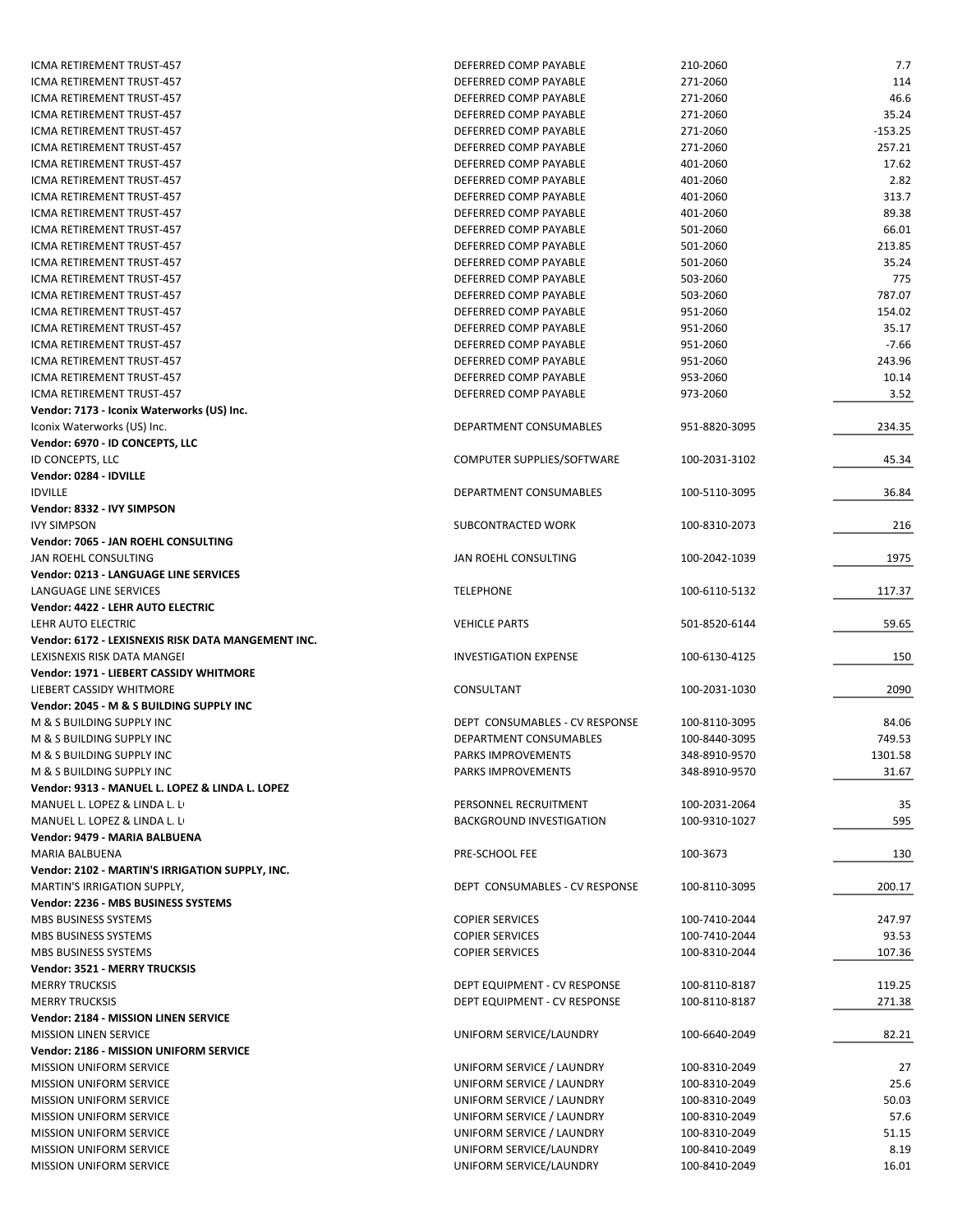**Vendor: 2238 ‐ MONTEREY BAY PEST CONTROL** MONTEREY BAY PEST CONTROL **Vendor: 2205 ‐ MONTEREY CO. CONVENTION & VISITOR'S BUREAU** MONTEREY CO. CONVENTION { **Vendor: 0759 ‐ MONTEREY CO. WEEKLY CLASSIFIEDS** MONTEREY CO. WEEKLY CLASS MONTEREY AUTO SUPPLY **Vendor: 7505 ‐ MONTEREY BAY ANALYTICAL SVCS.** MONTEREY BAY ANALYTICAL SV MONTEREY BAY ANALYTICAL SV **Vendor: 4425 ‐ MONTEREY AUTO SUPPLY** MONTEREY AUTO SUPPLY MONTEREY AUTO SUPPLY MONTEREY AUTO SUPPLY **Vendor: 0144 ‐ MOLINARI SUPPLY, INC.** MOLINARI SUPPLY, INC. MOLINARI SUPPLY, INC. MOLINARI SUPPLY, INC. MISSION UNIFORM SERVICE MISSION UNIFORM SERVICE MISSION UNIFORM SERVICE MISSION UNIFORM SERVICE MISSION UNIFORM SERVICE MISSION UNIFORM SERVICE MISSION UNIFORM SERVICE MISSION UNIFORM SERVICE MISSION UNIFORM SERVICE MISSION UNIFORM SERVICE MISSION UNIFORM SERVICE MISSION UNIFORM SERVICE MISSION UNIFORM SERVICE MISSION UNIFORM SERVICE MISSION UNIFORM SERVICE MISSION UNIFORM SERVICE MISSION UNIFORM SERVICE MISSION UNIFORM SERVICE MISSION UNIFORM SERVICE MISSION UNIFORM SERVICE MISSION UNIFORM SERVICE MISSION UNIFORM SERVICE MISSION UNIFORM SERVICE MISSION UNIFORM SERVICE MISSION UNIFORM SERVICE MISSION UNIFORM SERVICE MISSION UNIFORM SERVICE MISSION UNIFORM SERVICE MISSION UNIFORM SERVICE MISSION UNIFORM SERVICE MISSION UNIFORM SERVICE MISSION UNIFORM SERVICE MISSION UNIFORM SERVICE MISSION UNIFORM SERVICE MISSION UNIFORM SERVICE MISSION UNIFORM SERVICE MISSION UNIFORM SERVICE MISSION UNIFORM SERVICE MISSION UNIFORM SERVICE MISSION UNIFORM SERVICE MISSION UNIFORM SERVICE MISSION UNIFORM SERVICE MISSION UNIFORM SERVICE MISSION UNIFORM SERVICE MISSION UNIFORM SERVICE MISSION UNIFORM SERVICE MISSION UNIFORM SERVICE MISSION UNIFORM SERVICE MISSION UNIFORM SERVICE MISSION UNIFORM SERVICE

| UNIFORM SERVICE/LAUNDRY                                | 100-8410-2049                  | 18.44           |
|--------------------------------------------------------|--------------------------------|-----------------|
| UNIFORM SERVICE/LAUNDRY                                | 100-8410-2049                  | 16.37           |
| UNIFORM SERVICE/LAUNDRY                                | 100-8420-2049                  | 33.55           |
| UNIFORM SERVICE/LAUNDRY                                | 100-8420-2049                  | 25.6            |
| UNIFORM SERVICE/LAUNDRY                                | 100-8420-2049                  | 50.03           |
| UNIFORM SERVICE/LAUNDRY                                | 100-8420-2049                  | 57.6            |
| UNIFORM SERVICE/LAUNDRY                                | 100-8420-2049                  | 51.15           |
| UNIFORM SERVICE / LAUNDRY<br>UNIFORM SERVICE / LAUNDRY | 100-8440-2049<br>100-8440-2049 | 38.56<br>15.35  |
| UNIFORM SERVICE / LAUNDRY                              | 100-8440-2049                  | 30              |
| UNIFORM SERVICE / LAUNDRY                              | 100-8440-2049                  | 34.54           |
| UNIFORM SERVICE / LAUNDRY                              | 100-8440-2049                  | 30.67           |
| UNIFORM SERVICE / LAUNDRY                              | 100-8450-2049                  | 8.19            |
| UNIFORM SERVICE / LAUNDRY                              | 100-8450-2049                  | 16.01           |
| UNIFORM SERVICE / LAUNDRY                              | 100-8450-2049                  | 18.44           |
| UNIFORM SERVICE / LAUNDRY                              | 100-8450-2049                  | 16.37           |
| UNIFORM SERVICE/LAUNDRY                                | 100-9105-2049                  | 130.16          |
| UNIFORM SERVICE/LAUNDRY                                | 100-9105-2049                  | 130.16          |
| UNIFORM SERVICE/LAUNDRY                                | 103-8710-2049                  | 5.12            |
| UNIFORM SERVICE/LAUNDRY                                | 103-8710-2049                  | 10.01           |
| UNIFORM SERVICE/LAUNDRY                                | 103-8710-2049                  | 11.53           |
| UNIFORM SERVICE/LAUNDRY                                | 103-8710-2049                  | 10.24           |
| UNIFORM SERVICE / LAUNDRY<br>UNIFORM SERVICE / LAUNDRY | 113-8730-2049<br>113-8730-2049 | 107.58          |
| UNIFORM SERVICE/LAUNDRY                                | 210-8110-2049                  | 107.58<br>20.47 |
| UNIFORM SERVICE/LAUNDRY                                | 210-8110-2049                  | 40.02           |
| UNIFORM SERVICE/LAUNDRY                                | 210-8110-2049                  | 46.07           |
| UNIFORM SERVICE/LAUNDRY                                | 210-8110-2049                  | 22              |
| UNIFORM SERVICE/LAUNDRY                                | 210-8110-2049                  | 40.91           |
| UNIFORM SERVICE/LAUNDRY                                | 210-8420-2049                  | 5.12            |
| UNIFORM SERVICE/LAUNDRY                                | 210-8420-2049                  | 10.01           |
| UNIFORM SERVICE/LAUNDRY                                | 210-8420-2049                  | 11.53           |
| UNIFORM SERVICE/LAUNDRY                                | 210-8420-2049                  | 10.24           |
| UNIFORM SERVICE/LAUNDRY                                | 271-8110-2049                  | 20.47           |
| UNIFORM SERVICE/LAUNDRY                                | 271-8110-2049                  | 40.02           |
| UNIFORM SERVICE/LAUNDRY                                | 271-8110-2049                  | 46.07           |
| UNIFORM SERVICE/LAUNDRY                                | 271-8110-2049<br>401-8620-2049 | 40.91           |
| UNIFORM SERVICE/LAUNDRY<br>UNIFORM SERVICE/LAUNDRY     | 401-8620-2049                  | 20.47<br>40.02  |
| UNIFORM SERVICE/LAUNDRY                                | 401-8620-2049                  | 46.07           |
| UNIFORM SERVICE/LAUNDRY                                | 401-8620-2049                  | 40.91           |
| UNIFORM SERVICE/LAUNDRY                                | 501-8520-2049                  | 20.47           |
| UNIFORM SERVICE/LAUNDRY                                | 501-8520-2049                  | 40.02           |
| UNIFORM SERVICE/LAUNDRY                                | 501-8520-2049                  | 46.07           |
| UNIFORM SERVICE/LAUNDRY                                | 501-8520-2049                  | 40.91           |
| UNIFORM SERVICE / LAUNDRY                              | 951-8820-2049                  | 33.56           |
| UNIFORM SERVICE / LAUNDRY                              | 951-8820-2049                  | 20.49           |
| UNIFORM SERVICE / LAUNDRY                              | 951-8820-2049                  | 40.02           |
| UNIFORM SERVICE / LAUNDRY                              | 951-8820-2049                  | 46.04           |
| UNIFORM SERVICE / LAUNDRY                              | 951-8820-2049                  | 40.92           |
| JANITORIAL SUPPLIES                                    | 100-6640-3093                  | 112.64          |
| DEPT CONSUMABLES - CV RESPONSE                         | 100-8110-3095                  | 104.77          |
| <b>DEPARTMENT CONSUMABLES</b>                          | 100-8420-3095                  | 159.07          |
| <b>VEHICLE PARTS</b>                                   | 501-8520-6144                  | 89.1            |
| <b>VEHICLE PARTS</b>                                   | 501-8520-6144                  | 25.75           |
| <b>VEHICLE PARTS</b>                                   | 501-8520-6144                  | 54.06           |
| <b>VEHICLE PARTS</b>                                   | 501-8520-6144                  | 25.39           |
| <b>WATER SAMPLING</b>                                  | 401-8620-2072                  | 78              |
| <b>WATER SAMPLING</b>                                  | 401-8620-2072                  | 360             |
| PEST CONTROL                                           | 100-8310-2057                  | 65              |
| TID ASSESSMENT                                         | 100-2010                       | 12139.38        |
|                                                        |                                |                 |
| PUBLISHING & LEGAL ADVERTISING                         | 100-2021-2063                  | 135.75          |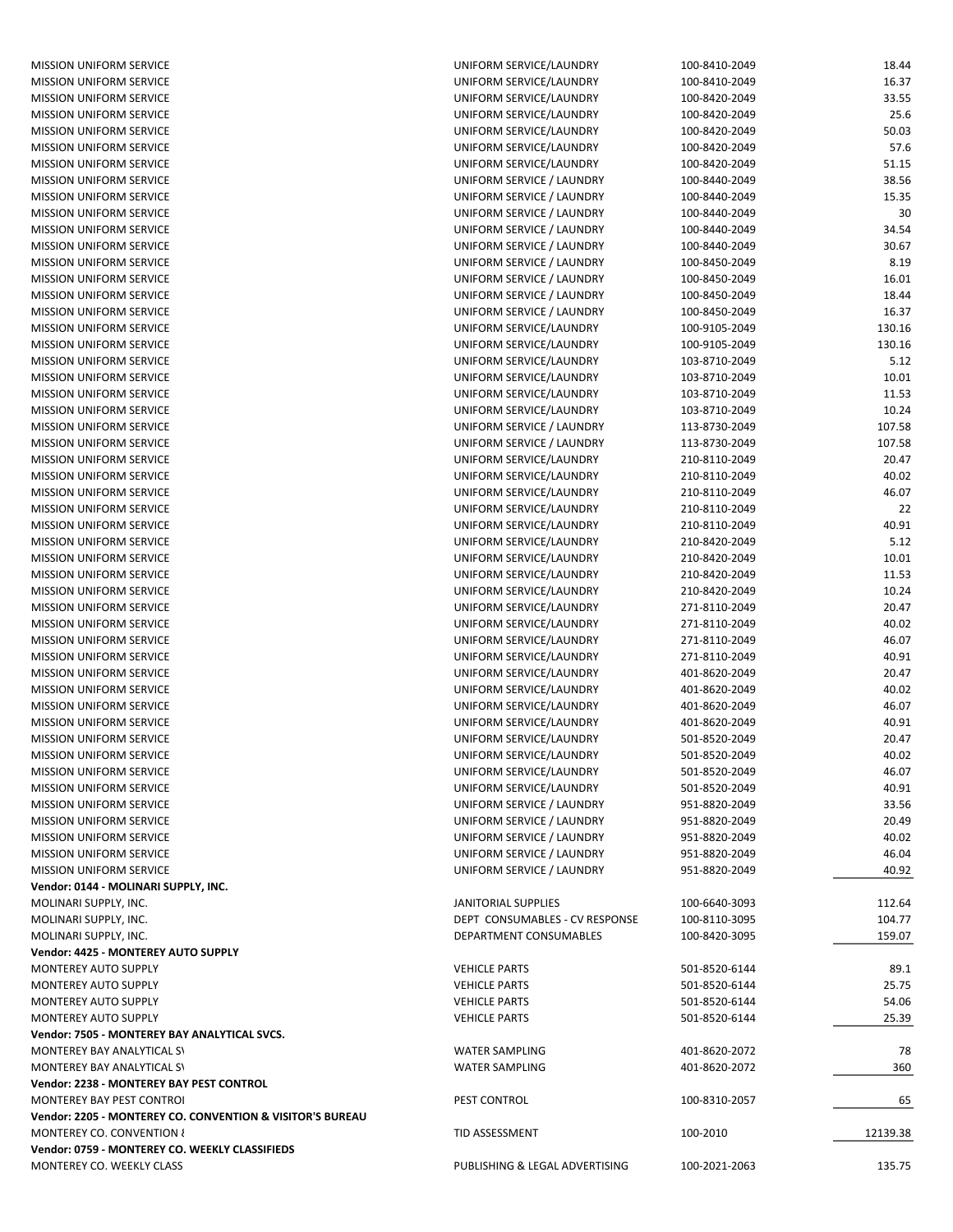| MONTEREY CO. WEEKLY CLASS                               | PUBLISHING & LEGAL ADVERTISING         | 100-2021-2063 | 108.6    |
|---------------------------------------------------------|----------------------------------------|---------------|----------|
| Vendor: 2273 - MONTEREY COUNTY HEALTH DEPT              |                                        |               |          |
| MONTEREY COUNTY HEALTH D                                | <b>MEDICAL EXAMS</b>                   | 100-6110-1026 | 925      |
| Vendor: 2129 - MONTEREY COUNTY PEACE                    |                                        |               |          |
| MONTEREY COUNTY PEACE                                   | <b>TRAINING &amp; EDUCATIONS</b>       | 100-6120-1029 | 225      |
| <b>Vendor: 8791 - MONTEREY ONE WATER</b>                |                                        |               |          |
| <b>MONTEREY ONE WATER</b>                               | SEWER SERVICE CHARGE                   | 100-8310-5136 | 864.82   |
| MONTEREY ONE WATER                                      | SEWER SERVICE CHARGE                   | 100-8310-5136 | 26.5     |
| <b>MONTEREY ONE WATER</b>                               | SEWER SERVICE CHARGE                   | 100-8310-5136 | 50.8     |
| <b>MONTEREY ONE WATER</b>                               | SEWER SERVICE CHARGE                   | 100-8310-5136 | 50.8     |
| <b>MONTEREY ONE WATER</b>                               | SEWER SERVICE CHARGE                   | 100-8310-5136 | 73.56    |
| <b>MONTEREY ONE WATER</b>                               | SEWER SERVICE CHARGE                   | 100-8310-5136 | 1033.61  |
| <b>MONTEREY ONE WATER</b>                               | SEWER SERVICE CHARGE                   | 100-8310-5136 | 204      |
| <b>MONTEREY ONE WATER</b>                               | SEWER SERVICE CHARGE                   | 100-8310-5136 | 152.4    |
| <b>MONTEREY ONE WATER</b>                               | SEWER SERVICE CHARGE                   | 100-8310-5136 | 254      |
| <b>MONTEREY ONE WATER</b>                               | RENTAL PROPERTY EXP & MAINT            | 971-9710-9599 | 15.9     |
| <b>MONTEREY ONE WATER</b>                               | RENTAL PROPERTY EXP & MAINT            | 971-9710-9599 | 15.9     |
| <b>MONTEREY ONE WATER</b>                               | RENTAL PROPERTY EXP & MAINT            | 971-9710-9599 | 15.9     |
| <b>MONTEREY ONE WATER</b>                               | RENTAL PROPERTY EXP & MAINT            | 971-9710-9599 | 73.56    |
| <b>MONTEREY ONE WATER</b>                               | <b>RENTAL PROPERTY EXP &amp; MAINT</b> | 971-9710-9599 | 73.56    |
| <b>MONTEREY ONE WATER</b>                               | RENTAL PROPERTY EXP & MAINT            | 971-9710-9599 | 148.92   |
| Vendor: 8049 - MONTEREY PENINSULA VOLUNTEER SERVICES    |                                        |               |          |
| MONTEREY PENINSULA VOLUN                                | <b>CENTER RENTAL</b>                   | 100-3672      | 33       |
| Vendor: 2338 - MONTEREY PENINSULA WATER                 |                                        |               |          |
| MONTEREY PENINSULA WATER                                | A/P MPWMD SURCHARGE                    | 401-2002      | 6535.35  |
| MONTEREY PENINSULA WATER                                | <b>CONSULTING COSTS</b>                | 670-2130-1030 | 6406     |
| MONTEREY PENINSULA WATER                                | <b>CONSULTING COSTS</b>                | 670-2130-1030 | 558      |
| Vendor: 7135 - MONTEREY SANITARY SUPPLY, INC.           |                                        |               |          |
| MONTEREY SANITARY SUPPLY,                               | <b>JANITORIAL SUPPLIES</b>             | 100-8310-3093 | 726.45   |
| Vendor: 6761 - MONTEREY SIGNS, INC.                     |                                        |               |          |
| MONTEREY SIGNS, INC.                                    | <b>SOLAR PANELS</b>                    | 347-8910-9539 | 136.56   |
| Vendor: 8633 - MOTOROLA SOLUTIONS, INC.                 |                                        |               |          |
| MOTOROLA SOLUTIONS, INC.                                | SAFETY EQUIPMENT                       | 100-6640-3097 | 7500     |
| MOTOROLA SOLUTIONS, INC.                                | DEPARTMENT EQUIPMENT                   | 100-6640-8187 | 251.99   |
| Vendor: 8889 - MSDSonline, INC.                         |                                        |               |          |
| MSDSonline, INC.                                        | COMPUTER SUPPLIES/SOFTWARE             | 503-4010-3102 | 2629     |
| Vendor: 9387 - NORMAN A. TRAUB ASSOCIATES LLC           |                                        |               |          |
| NORMAN A. TRAUB ASSOCIATE                               | CONSULTANT                             | 100-6110-1030 | 3266.45  |
| Vendor: 9451 - PACIFIC HEIGHTS HOMEOWNERS ASSOC.        |                                        |               |          |
| PACIFIC HEIGHTS HOMEOWNEI                               | <b>CENTER RENTAL</b>                   | 100-3672      | 33       |
| Vendor: 8014 - PAXTON ASSOCIATES                        |                                        |               |          |
| <b>PAXTON ASSOCIATES</b>                                | CONSULTANT                             | 670-2120-1030 | 300      |
| PAXTON ASSOCIATES                                       | CONSULTANT                             | 670-2120-1030 | 3300     |
| Vendor: 2746 - PENINSULA POOL SERVICE                   |                                        |               |          |
| PENINSULA POOL SERVICE                                  | DEPARTMENT CONSUMABLES                 | 401-8620-3095 | 91.96    |
| Vendor: 2752 - PENINSULA WELDING & MEDICAL SUPPLY, INC. |                                        |               |          |
| PENINSULA WELDING & MEDIC                               | <b>CSA 74 PURCHASES</b>                | 100-6640-3096 | 98.17    |
| PENINSULA WELDING & MEDIC                               | <b>CSA 74 PURCHASES</b>                | 100-6640-3096 | 25.8     |
| PENINSULA WELDING & MEDIC                               | <b>CSA 74 PURCHASES</b>                | 100-6640-3096 | 38.49    |
| Vendor: 3397 - PETER K. FICHTNER                        |                                        |               |          |
| PETER K. FICHTNER                                       | <b>STREET LIGHTINGS</b>                | 210-8210-2059 | 563.6    |
| Vendor: 2802 - PITNEY BOWES GLOBAL                      |                                        |               |          |
| PITNEY BOWES GLOBAL                                     | <b>MAIL SERVICES</b>                   | 100-5110-4124 | 536.58   |
| PITNEY BOWES GLOBAL                                     | <b>MAIL SERVICES</b>                   | 100-5110-4124 | 1073.17  |
| Vendor: 2816 - PLUG & PAY TECHNOLOGIES, INC.            |                                        |               |          |
| PLUG & PAY TECHNOLOGIES, IN                             | <b>COMPUTER SOFTWARE</b>               | 100-9100-3104 | 15       |
| PLUG & PAY TECHNOLOGIES, IN                             | <b>COMPUTER SOFTWARE</b>               | 100-9100-3104 | 15       |
| Vendor: 7287 - PNC EQUIPMENT FINANCE                    |                                        |               |          |
| PNC EQUIPMENT FINANCE                                   | LEASE PAYABLE - VACTOR TRUCK           | 952-2330      | 57720.31 |
| PNC EQUIPMENT FINANCE                                   | <b>INTEREST EXPENSE</b>                | 952-8820-9605 | 2784.91  |
| Vendor: 2877 - PUBLIC EMPLOYEES' RETIREMENT SYSTEM      |                                        |               |          |
| PUBLIC EMPLOYEES' RETIREME                              | PERS PAYABLE                           | 100-2056      | 22.87    |
| PUBLIC EMPLOYEES' RETIREME                              | PERS PAYABLE                           | 100-2056      | 603.15   |
| PUBLIC EMPLOYEES' RETIREME                              | PERS PAYABLE                           | 100-2056      | 0.14     |
| PUBLIC EMPLOYEES' RETIREME                              | PERS PAYABLE                           | 100-2056      | 853.77   |
| PUBLIC EMPLOYEES' RETIREME                              | PERS PAYABLE                           | 100-2056      | 17500.03 |
| PUBLIC EMPLOYEES' RETIREME                              | PERS PAYABLE                           | 100-2056      | 16271.32 |
| PUBLIC EMPLOYEES' RETIREME                              | PERS PAYABLE                           | 100-2056      | 11622.72 |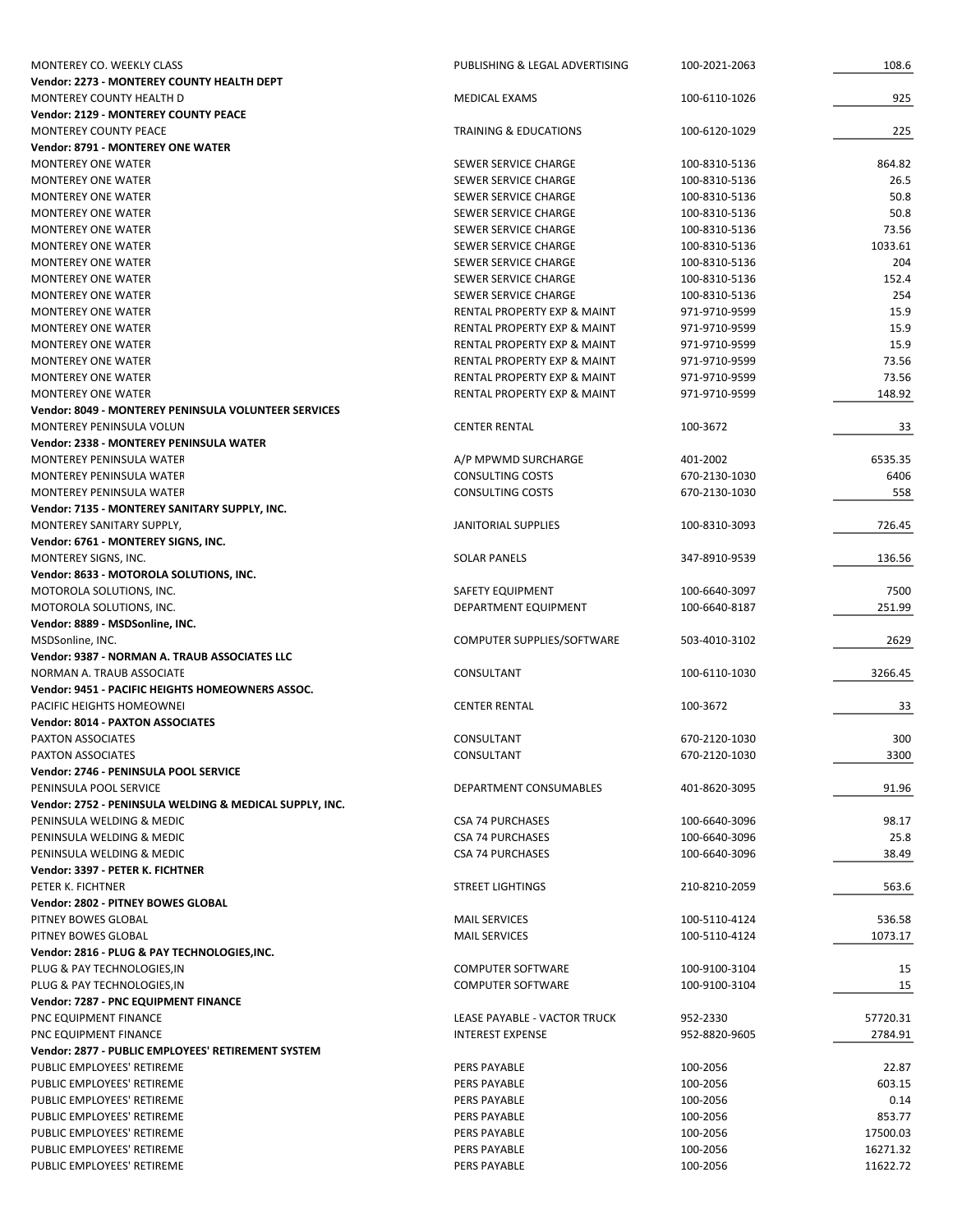| PUBLIC EMPLOYEES' RETIREME                               | <b>PERS PAYABLE</b>                        | 100-2056             | 11205.95       |
|----------------------------------------------------------|--------------------------------------------|----------------------|----------------|
| PUBLIC EMPLOYEES' RETIREME                               | <b>PERS PAYABLE</b>                        | 100-2056             | 9444.51        |
| PUBLIC EMPLOYEES' RETIREME                               | <b>PERS PAYABLE</b>                        | 100-2056             | 9270.14        |
| PUBLIC EMPLOYEES' RETIREME                               | <b>PERS PAYABLE</b>                        | 100-2056             | 7296.15        |
| PUBLIC EMPLOYEES' RETIREME                               | <b>PERS PAYABLE</b>                        | 100-2056             | 5882.59        |
| PUBLIC EMPLOYEES' RETIREME                               | PERS PAYABLE                               | 100-2056             | 4753.28        |
| PUBLIC EMPLOYEES' RETIREME                               | <b>PERS PAYABLE</b>                        | 100-2056             | 4173.21        |
| PUBLIC EMPLOYEES' RETIREME                               | <b>PERS PAYABLE</b>                        | 100-2056             | 3844.37        |
| PUBLIC EMPLOYEES' RETIREME                               | <b>PERS PAYABLE</b>                        | 100-2056             | 2413.31        |
| PUBLIC EMPLOYEES' RETIREME                               | <b>PERS PAYABLE</b>                        | 100-2056             | 1625.31        |
| PUBLIC EMPLOYEES' RETIREME                               | <b>PERS PAYABLE</b>                        | 100-2056             | 1389.53        |
| PUBLIC EMPLOYEES' RETIREME                               | PERS PAYABLE                               | 100-2056             | 605.73         |
| PUBLIC EMPLOYEES' RETIREME                               | <b>PERS PAYABLE</b>                        | 100-2056             | 850.89         |
| PUBLIC EMPLOYEES' RETIREME                               | <b>PERS PAYABLE</b>                        | 100-2056             | 1305.29        |
| PUBLIC EMPLOYEES' RETIREME                               | <b>PERS PAYABLE</b>                        | 100-2056             | 1416.37        |
| PUBLIC EMPLOYEES' RETIREME                               | <b>PERS PAYABLE</b>                        | 100-2056             | 283.73         |
| PUBLIC EMPLOYEES' RETIREME                               | <b>PERS PAYABLE</b>                        | 100-2056             | 119.86         |
| PUBLIC EMPLOYEES' RETIREME                               | <b>PERS PAYABLE</b>                        | 100-2056             | 71.23          |
| PUBLIC EMPLOYEES' RETIREME                               | <b>PERS PAYABLE</b>                        | 103-2056             | 0.39<br>117.86 |
| PUBLIC EMPLOYEES' RETIREME                               | <b>PERS PAYABLE</b>                        | 103-2056             |                |
| PUBLIC EMPLOYEES' RETIREME                               | <b>PERS PAYABLE</b>                        | 103-2056             | 74.81          |
| PUBLIC EMPLOYEES' RETIREME                               | <b>PERS PAYABLE</b><br><b>PERS PAYABLE</b> | 113-2056             | 4.59           |
| PUBLIC EMPLOYEES' RETIREME                               | <b>PERS PAYABLE</b>                        | 113-2056             | 858.23         |
| PUBLIC EMPLOYEES' RETIREME                               |                                            | 113-2056             | 749.26         |
| PUBLIC EMPLOYEES' RETIREME<br>PUBLIC EMPLOYEES' RETIREME | <b>PERS PAYABLE</b>                        | 113-2056             | 47.88          |
| PUBLIC EMPLOYEES' RETIREME                               | <b>PERS PAYABLE</b>                        | 113-2056<br>200-2056 | 30.39          |
|                                                          | <b>PERS PAYABLE</b>                        |                      | 184.68         |
| PUBLIC EMPLOYEES' RETIREME<br>PUBLIC EMPLOYEES' RETIREME | <b>PERS PAYABLE</b><br><b>PERS PAYABLE</b> | 200-2056             | 0.47<br>117.19 |
| PUBLIC EMPLOYEES' RETIREME                               | <b>PERS PAYABLE</b>                        | 200-2056<br>210-2056 | 61.2           |
| PUBLIC EMPLOYEES' RETIREME                               | <b>PERS PAYABLE</b>                        | 210-2056             | 70.08          |
| PUBLIC EMPLOYEES' RETIREME                               | <b>PERS PAYABLE</b>                        | 210-2056             | 565.16         |
| PUBLIC EMPLOYEES' RETIREME                               | <b>PERS PAYABLE</b>                        | 210-2056             | 358.63         |
| PUBLIC EMPLOYEES' RETIREME                               | <b>PERS PAYABLE</b>                        | 210-2056             | 2.17           |
| PUBLIC EMPLOYEES' RETIREME                               | <b>PERS PAYABLE</b>                        | 271-2056             | 115.18         |
| PUBLIC EMPLOYEES' RETIREME                               | <b>PERS PAYABLE</b>                        | 271-2056             | 494.14         |
| PUBLIC EMPLOYEES' RETIREME                               | PERS PAYABLE                               | 271-2056             | 131.95         |
| PUBLIC EMPLOYEES' RETIREME                               | PERS PAYABLE                               | 271-2056             | 778.67         |
| PUBLIC EMPLOYEES' RETIREME                               | PERS PAYABLE                               | 271-2056             | 3              |
| PUBLIC EMPLOYEES' RETIREME                               | <b>PERS PAYABLE</b>                        | 335-2056             | 1.86           |
| PUBLIC EMPLOYEES' RETIREME                               | <b>PERS PAYABLE</b>                        | 335-2056             | 1148.98        |
| PUBLIC EMPLOYEES' RETIREME                               | <b>PERS PAYABLE</b>                        | 335-2056             | 729.11         |
| PUBLIC EMPLOYEES' RETIREME                               | PERS PAYABLE                               | 401-2056             | 2.55           |
| PUBLIC EMPLOYEES' RETIREME                               | <b>PERS PAYABLE</b>                        | 401-2056             | 761.39         |
| PUBLIC EMPLOYEES' RETIREME                               | <b>PERS PAYABLE</b>                        | 401-2056             | 483.16         |
| PUBLIC EMPLOYEES' RETIREME                               | PERS PAYABLE                               | 401-2056             | 39.41          |
| PUBLIC EMPLOYEES' RETIREME                               | <b>PERS PAYABLE</b>                        | 401-2056             | 45.14          |
| PUBLIC EMPLOYEES' RETIREME                               | <b>PERS PAYABLE</b>                        | 501-2056             | 346.15         |
| PUBLIC EMPLOYEES' RETIREME                               | <b>PERS PAYABLE</b>                        | 501-2056             | 151.99         |
| PUBLIC EMPLOYEES' RETIREME                               | PERS PAYABLE                               | 501-2056             | 219.67         |
| PUBLIC EMPLOYEES' RETIREME                               | PERS PAYABLE                               | 501-2056             | 1.95           |
| PUBLIC EMPLOYEES' RETIREME                               | <b>PERS PAYABLE</b>                        | 501-2056             | 174.1          |
| PUBLIC EMPLOYEES' RETIREME                               | <b>PERS PAYABLE</b>                        | 503-2056             | 331.82         |
| PUBLIC EMPLOYEES' RETIREME                               | PERS PAYABLE                               | 503-2056             | 522.91         |
| PUBLIC EMPLOYEES' RETIREME                               | <b>PERS PAYABLE</b>                        | 503-2056             | 0.93           |
| PUBLIC EMPLOYEES' RETIREME                               | PERS PAYABLE                               | 951-2056             | 445.12         |
| PUBLIC EMPLOYEES' RETIREME                               | PERS PAYABLE                               | 951-2056             | 4.44           |
| PUBLIC EMPLOYEES' RETIREME                               | PERS PAYABLE                               | 951-2056             | 418.62         |
| PUBLIC EMPLOYEES' RETIREME                               | PERS PAYABLE                               | 951-2056             | 659.73         |
| PUBLIC EMPLOYEES' RETIREME                               | PERS PAYABLE                               | 951-2056             | 388.57         |
| PUBLIC EMPLOYEES' RETIREME                               | PERS PAYABLE                               | 953-2056             | 41.24          |
| PUBLIC EMPLOYEES' RETIREME                               | PERS PAYABLE                               | 953-2056             | 0.08           |
| PUBLIC EMPLOYEES' RETIREME                               | PERS PAYABLE                               | 953-2056             | 26.17          |
| Vendor: 2888 - PURE H20 INC.                             |                                            |                      |                |
| PURE H20 INC.                                            | DEPARTMENT CONSUMABLES                     | 100-6110-3095        | 65.54          |
| Vendor: 5264 - RABOBANK, N.A.                            |                                            |                      |                |
| RABOBANK, N.A.                                           | FEDERAL TAX PAYABLE                        | 100-2052             | 40760.71       |
| RABOBANK, N.A.                                           | EE HEALTHCARE PAYABLE                      | 100-2057             | 12991.54       |
|                                                          |                                            |                      |                |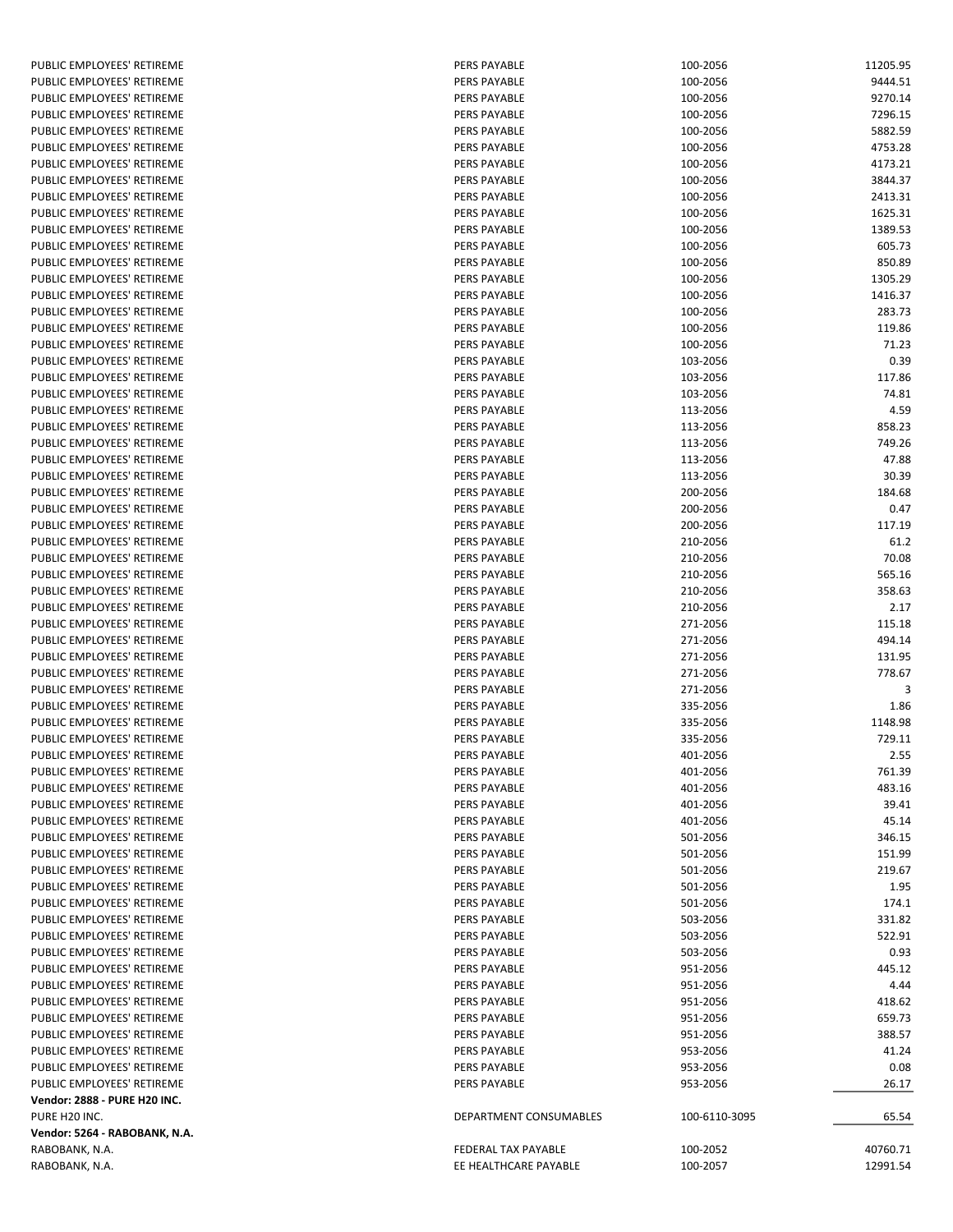| RABOBANK, N.A.                                 | FEDERAL TAX PAYABLE            | 103-2052      | 34.93   |
|------------------------------------------------|--------------------------------|---------------|---------|
| RABOBANK, N.A.                                 | EE HEALTHCARE PAYABLE          | 103-2057      | 13.3    |
| RABOBANK, N.A.                                 | FEDERAL TAX PAYABLE            | 113-2052      | 892.76  |
| RABOBANK, N.A.                                 | EE HEALTHCARE PAYABLE          | 113-2057      | 347.16  |
| RABOBANK, N.A.                                 | FEDERAL TAX PAYABLE            | 200-2052      | 148.28  |
| RABOBANK, N.A.                                 | EE HEALTHCARE PAYABLE          | 200-2057      | 53.1    |
| RABOBANK, N.A.                                 | <b>FEDERAL TAX PAYABLE</b>     | 210-2052      | 605.74  |
| RABOBANK, N.A.                                 | EE HEALTHCARE PAYABLE          | 210-2057      | 292.34  |
| RABOBANK, N.A.                                 | FEDERAL TAX PAYABLE            | 271-2052      | 421.07  |
| RABOBANK, N.A.                                 | EE HEALTHCARE PAYABLE          | 271-2057      | 166.24  |
| RABOBANK, N.A.                                 | FEDERAL TAX PAYABLE            | 335-2052      | 1471.54 |
| RABOBANK, N.A.                                 | EE HEALTHCARE PAYABLE          | 335-2057      | 301.3   |
| RABOBANK, N.A.                                 | FEDERAL TAX PAYABLE            | 401-2052      | 627.85  |
| RABOBANK, N.A.                                 | EE HEALTHCARE PAYABLE          | 401-2057      | 215.74  |
| RABOBANK, N.A.                                 | FEDERAL TAX PAYABLE            | 501-2052      | 379.75  |
| RABOBANK, N.A.                                 | EE HEALTHCARE PAYABLE          | 501-2057      | 142.4   |
| RABOBANK, N.A.                                 | FEDERAL TAX PAYABLE            | 503-2052      | 881.07  |
| RABOBANK, N.A.                                 | EE HEALTHCARE PAYABLE          | 503-2057      | 127.72  |
| RABOBANK, N.A.                                 | FEDERAL TAX PAYABLE            | 951-2052      | 761.95  |
| RABOBANK, N.A.                                 | EE HEALTHCARE PAYABLE          | 951-2057      | 281.56  |
| RABOBANK, N.A.                                 | FEDERAL TAX PAYABLE            | 953-2052      | 31.2    |
| RABOBANK, N.A.                                 | EE HEALTHCARE PAYABLE          | 953-2057      | 6.66    |
| RABOBANK, N.A.                                 | FEDERAL TAX PAYABLE            | 973-2052      | 4.34    |
| RABOBANK, N.A.                                 | EE HEALTHCARE PAYABLE          | 973-2057      | 1.5     |
| Vendor: 6703 - RAUL LOZANO                     |                                |               |         |
| RAUL LOZANO                                    | <b>CONSUMABLES</b>             | 100-6150-3095 | 307.93  |
| Vendor: 0032 - RAY VARGAS, INC.                |                                |               |         |
| RAY VARGAS, INC.                               | OTHER EXPENSE                  | 100-6110-2078 | 290     |
| RAY VARGAS, INC.                               | OTHER EXPENSE                  | 100-6110-2078 | 290     |
| RAY VARGAS, INC.                               | <b>OTHER EXPENSE</b>           | 100-6110-2078 | 180     |
| Vendor: 6477 - ROBERT S. JAQUES                |                                |               |         |
| ROBERT S. JAQUES                               | CONSULTING COSTS               | 670-2130-1030 | 6675    |
| Vendor: 6210 - SALINAS VALLEY PRO SQUAD        |                                |               |         |
|                                                |                                |               |         |
| SALINAS VALLEY PRO SQUAD                       | UNIFORM SERVICE/LANUDRY        | 100-6120-2049 | 144.14  |
| Vendor: 3307 - SAME DAY SHRED                  |                                |               |         |
| SAME DAY SHRED                                 | <b>OTHER EXPENSE</b>           | 100-5110-2078 | 45      |
| SAME DAY SHRED                                 | DEPARTMENT CONSUMABLES         | 100-6610-3095 | 25      |
| Vendor: 3211 - SHERWIN-WILLIAMS CO.            |                                |               |         |
| SHERWIN-WILLIAMS CO.                           | DEPARTMENT CONSUMABLES         | 113-8730-3095 | 95.66   |
| SHERWIN-WILLIAMS CO.                           | <b>DEPARTMENT CONSUMABLES</b>  | 113-8730-3095 | 20.88   |
| SHERWIN-WILLIAMS CO.                           | DEPARTMENT CONSUMABLES         | 210-8110-3095 | 194.14  |
| SHERWIN-WILLIAMS CO.                           | DEPARTMENT CONSUMABLES         | 210-8110-3095 | 1.72    |
| Vendor: 8273 - SMILE BUSINESS PRODUCTS, INC    |                                |               |         |
| SMILE BUSINESS PRODUCTS, IN                    | <b>COPIER SERVICES</b>         | 100-8910-2044 | 89.3    |
| Vendor: 9478 - SOUTHERN CALIFORNIA RADAR/LASER |                                |               |         |
| SOUTHERN CALIFORNIA RADAF                      | DEPARTMENT EQUIPMENT           | 100-6120-8187 | 200     |
| Vendor: 8361 - SPEAKWRITE LLC                  |                                |               |         |
| SPEAKWRITE LLC                                 | CONSULTANT                     | 100-6110-1030 | 594.5   |
| Vendor: 3319 - STAPLES ADVANTAGE               |                                |               |         |
| STAPLES ADVANTAGE                              | STATIONARY SUPPLIES            | 100-5110-3092 | 96.06   |
| STAPLES ADVANTAGE                              | DEPARTMENT CONSUMABLES         | 100-5110-3095 | 111.98  |
| STAPLES ADVANTAGE                              | DEPARTMENT CONSUMABLES         | 100-5110-3095 | 19.22   |
| STAPLES ADVANTAGE                              | DEPARTMENT CONSUMABLES         | 100-5110-3095 | 43.74   |
| STAPLES ADVANTAGE                              | <b>DEPARTMENT CONSUMABLES</b>  | 100-5110-3095 | 26.18   |
| STAPLES ADVANTAGE                              | DEPARTMENT CONSUMABLES         | 100-5110-3095 | 48.93   |
| STAPLES ADVANTAGE                              | CSA-74 REGIONAL EOC FACILITY   | 100-6120-7191 | 12.66   |
| STAPLES ADVANTAGE                              | CSA-74 REGIONAL EOC FACILITY   | 100-6120-7191 | 12.66   |
| STAPLES ADVANTAGE                              | CSA-74 REGIONAL EOC FACILITY   | 100-6120-7191 | 12.66   |
| STAPLES ADVANTAGE                              | CSA-74 REGIONAL EOC FACILITY   | 100-6120-7191 | 12.66   |
| STAPLES ADVANTAGE                              | CSA-74 REGIONAL EOC FACILITY   | 100-6120-7191 | 39.32   |
| STAPLES ADVANTAGE                              | DEPT CONSUMABLES - CV RESPONSE | 100-8110-3095 | 78.4    |
| STAPLES ADVANTAGE                              | DEPT CONSUMABLES - CV RESPONSE | 100-8110-3095 | 14.4    |
| STAPLES ADVANTAGE                              | STATIONARY SUPPLIES            | 100-8310-3092 | 44.14   |
| STAPLES ADVANTAGE                              | STATIONARY SUPPLIES            | 100-8410-3092 | 44.14   |
| STAPLES ADVANTAGE                              | STATIONARY SUPPLIES            | 210-8110-3092 | 44.14   |
| STAPLES ADVANTAGE                              | STATIONARY SUPPLIES            | 401-8610-3092 | 44.14   |
| STAPLES ADVANTAGE                              | STATIONARY SUPPLIES            | 501-8510-3092 | 44.11   |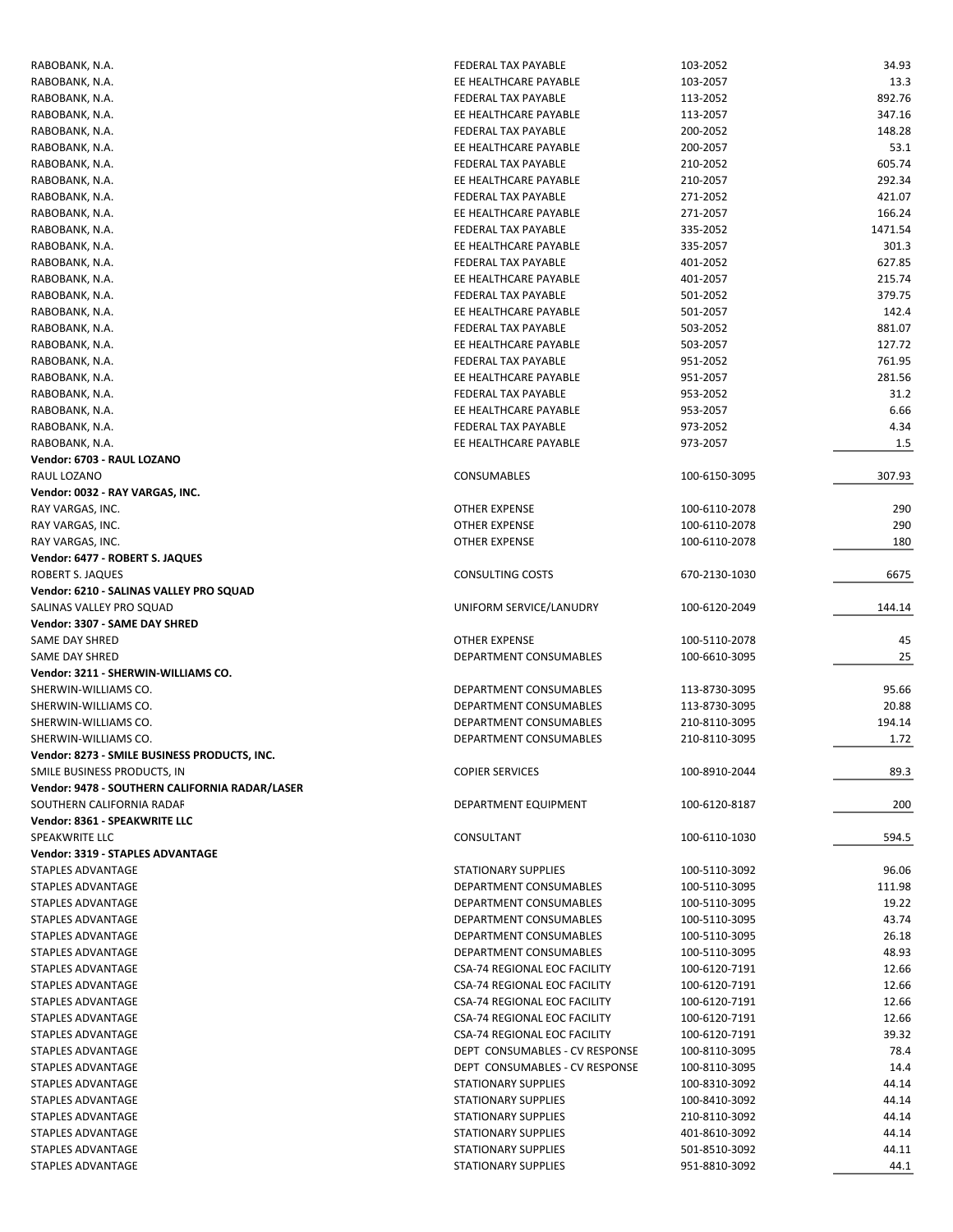| Vendor: 5144 - STATE OF CALIFORNIA            |                                |               |          |
|-----------------------------------------------|--------------------------------|---------------|----------|
| STATE OF CALIFORNIA                           | STATE TAX PAYABLE              | 100-2053      | 15840.98 |
| <b>STATE OF CALIFORNIA</b>                    | STATE TAX PAYABLE              | 103-2053      | 10.02    |
| STATE OF CALIFORNIA                           | STATE TAX PAYABLE              | 113-2053      | 317.72   |
| STATE OF CALIFORNIA                           | STATE TAX PAYABLE              | 200-2053      | 41.69    |
| STATE OF CALIFORNIA                           | STATE TAX PAYABLE              | 210-2053      | 192.66   |
| STATE OF CALIFORNIA                           | STATE TAX PAYABLE              | 271-2053      | 117.65   |
| <b>STATE OF CALIFORNIA</b>                    | STATE TAX PAYABLE              | 335-2053      | 486.95   |
| STATE OF CALIFORNIA                           | STATE TAX PAYABLE              | 401-2053      | 201.88   |
| STATE OF CALIFORNIA                           | STATE TAX PAYABLE              | 501-2053      | 78.26    |
| STATE OF CALIFORNIA                           | STATE TAX PAYABLE              | 503-2053      | 199.54   |
| <b>STATE OF CALIFORNIA</b>                    | STATE TAX PAYABLE              | 951-2053      | 244.38   |
| STATE OF CALIFORNIA                           | <b>STATE TAX PAYABLE</b>       | 953-2053      | 12       |
| STATE OF CALIFORNIA                           | STATE TAX PAYABLE              |               | 1.31     |
|                                               |                                | 973-2053      |          |
| Vendor: 9409 - STURDY OIL COMPANY             |                                |               |          |
| <b>STURDY OIL COMPANY</b>                     | <b>VEHICLE FUEL</b>            | 501-8520-6145 | 3537.37  |
| <b>STURDY OIL COMPANY</b>                     | <b>VEHICLE FUEL</b>            | 501-8520-6145 | 2323.92  |
| Vendor: 9428 - TERMINIX                       |                                |               |          |
| <b>TERMINIX</b>                               | SUBCONTRACTED WORK             | 100-8310-2073 | 157      |
| Vendor: 5475 - TERRYBERRY                     |                                |               |          |
| <b>TERRYBERRY</b>                             | <b>EMPLOYEE RECOGNITION</b>    | 100-2031-1037 | 248.28   |
| Vendor: 6324 - The Home Depot Pro             |                                |               |          |
| The Home Depot Pro                            | DEPT CONSUMABLES - CV RESPONSE | 100-8110-3095 | 1707.18  |
| The Home Depot Pro                            | DEPT CONSUMABLES - CV RESPONSE | 100-8110-3095 | 247.78   |
| The Home Depot Pro                            | DEPT CONSUMABLES - CV RESPONSE | 100-8110-3095 | 61.8     |
| The Home Depot Pro                            | DEPT CONSUMABLES - CV RESPONSE | 100-8110-3095 | 41.84    |
| The Home Depot Pro                            | DEPT CONSUMABLES - CV RESPONSE | 100-8110-3095 | 144.73   |
| The Home Depot Pro                            | DEPT CONSUMABLES - CV RESPONSE | 100-8110-3095 | 330.37   |
| The Home Depot Pro                            | DEPT CONSUMABLES - CV RESPONSE | 100-8110-3095 | 108.79   |
| The Home Depot Pro                            | DEPT CONSUMABLES - CV RESPONSE | 100-8110-3095 | 317.59   |
| The Home Depot Pro                            | JANITORIAL SUPPLIES            | 100-9105-3093 | 263.66   |
| The Home Depot Pro                            | JANITORIAL SUPPLIES            | 100-9105-3093 | 51.52    |
| The Home Depot Pro                            | JANITORIAL SUPPLIES            | 100-9105-3093 | 27.86    |
| The Home Depot Pro                            | <b>JANITORIAL SUPPLIES</b>     | 100-9105-3093 | 2520.51  |
|                                               | JANITORIAL SUPPLIES            | 100-9105-3093 | 251.28   |
| The Home Depot Pro                            |                                |               |          |
| The Home Depot Pro                            | JANITORIAL SUPPLIES            | 100-9105-3093 | 506.35   |
| The Home Depot Pro                            | JANITORIAL SUPPLIES            | 100-9105-3093 | 125.64   |
| The Home Depot Pro                            | JANITORIAL SUPPLIES            | 100-9105-3093 | 450.32   |
| The Home Depot Pro                            | JANITORIAL SUPPLIES            | 100-9105-3093 | 1383.99  |
| The Home Depot Pro                            | JANITORIAL SUPPLIES            | 100-9105-3093 | 634.12   |
| The Home Depot Pro                            | <b>JANITORIAL SUPPLIES</b>     | 100-9105-3093 | 1022.44  |
| The Home Depot Pro                            | JANITORIAL SUPPLIES            | 100-9105-3093 | 113.14   |
| The Home Depot Pro                            | JANITORIAL SUPPLIES            | 100-9105-3093 | 341.76   |
| The Home Depot Pro                            | JANITORIAL SUPPLIES            | 100-9105-3093 | 289.47   |
| The Home Depot Pro                            | JANITORIAL SUPPLIES            | 100-9105-3093 | 54.3     |
| The Home Depot Pro                            | JANITORIAL SUPPLIES            | 100-9105-3093 | 44.79    |
| The Home Depot Pro                            | SAFETY EQUIPMENT               | 100-9105-3097 | 2340.92  |
| Vendor: 8598 - THE ONLY WAY OUTREACH MINISTRY |                                |               |          |
| THE ONLY WAY OUTREACH MII                     | SUBCONTRACTED WORK             | 207-6180-2073 | 4540     |
| Vendor: 5038 - THE VILLAGE PROJECT, INC.      |                                |               |          |
| THE VILLAGE PROJECT, INC.                     | <b>VILLAGE PROJECT</b>         | 100-2042-2092 | 7176.66  |
| Vendor: 9481 - THOMAS H. JAMISON, LAWYER      |                                |               |          |
| THOMAS H. JAMISON, LAWYER                     | MAIN GATE - PETROVICH          | 601-2224      | 1530     |
| Vendor: 9461 - TILTHOUSE LLC                  |                                |               |          |
| TILTHOUSE LLC                                 | DEPT CONSUMABLES - CV RESPONSE | 100-8110-3095 | 13954    |
| TILTHOUSE LLC                                 | DEPT CONSUMABLES - CV RESPONSE | 100-8110-3095 | 13492    |
| Vendor: 7615 - TIMOTHY OWENS                  |                                |               |          |
| <b>TIMOTHY OWENS</b>                          | COMPUTER SUPPLIES/SOFTWARE     | 503-4010-3102 | 2000     |
| Vendor: 5326 - TYLER TECHNOLOGIES, INC.       |                                |               |          |
|                                               |                                |               |          |
| TYLER TECHNOLOGIES, INC.                      | <b>COMPUTER SOFTWARE</b>       | 401-8610-3104 | 379      |
| Vendor: 5873 - UNITED SITE SERVICES, INC.     |                                |               |          |
| UNITED SITE SERVICES, INC.                    | DEPT CONSUMABLES - CV RESPONSE | 100-8110-3095 | 189.68   |
| UNITED SITE SERVICES, INC.                    | SUBCONTRACTED WORK             | 100-8420-2073 | 33.7     |
| UNITED SITE SERVICES, INC.                    | SUBCONTRACTED WORK             | 100-8420-2073 | 15.96    |
| Vendor: 3595 - VAPOR CLEANERS, INC.           |                                |               |          |
| VAPOR CLEANERS, INC.                          | UNIFORM SERVICE/LAUNDRY        | 100-6110-2049 | 24.48    |
| Vendor: 6671 - VERIZON WIRELESS               |                                |               |          |
| <b>VERIZON WIRELESS</b>                       | <b>TELEPHONE</b>               | 100-6110-5132 | 370.36   |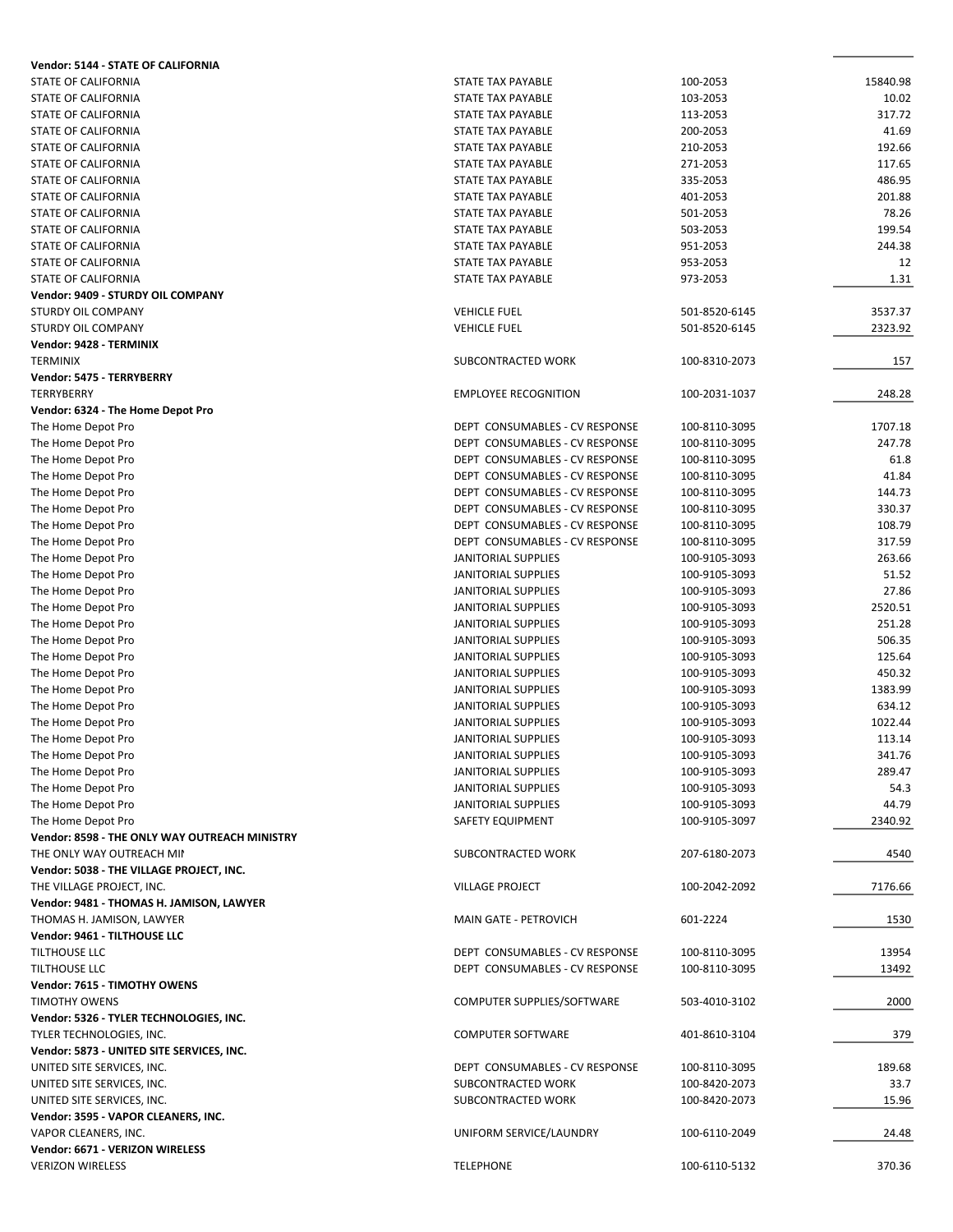| <b>VERIZON WIRELESS</b>                | <b>TELEPHONE</b>             | 100-6110-5132         | 1269.8 |
|----------------------------------------|------------------------------|-----------------------|--------|
| <b>VERIZON WIRELESS</b>                | <b>MOBILE COMMUNICATION</b>  | 100-6120-5135         | 196.83 |
| <b>VERIZON WIRELESS</b>                | <b>MOBILE COMMUNICATION</b>  | 100-6120-5135         | 646.74 |
| <b>VERIZON WIRELESS</b>                | <b>MOBILE COMMUNICATIONS</b> | 100-6640-5135         | 650.75 |
| <b>VERIZON WIRELESS</b>                | <b>MOBILE COMMUNICATIONS</b> | 100-6640-5135         | 367.8  |
| <b>VERIZON WIRELESS</b>                | DEPARTMENT CONSUMABLES       | 100-6670-3095         | 38.01  |
| <b>VERIZON WIRELESS</b>                | DEPARTMENT CONSUMABLES       | 113-8730-3095         | 38.01  |
| <b>VERIZON WIRELESS</b>                | <b>MOBILE COMMUNICATIONS</b> | 503-4010-5135         | 171.03 |
| <b>VERIZON WIRELESS</b>                | <b>MOBILE COMMUNICATIONS</b> | 503-4010-5135         | 131.26 |
| <b>VERIZON WIRELESS</b>                | <b>MOBILE COMMUNICATIONS</b> | 503-4010-5135         | 57.25  |
| <b>VERIZON WIRELESS</b>                | <b>MOBILE COMMUNICATIONS</b> | 503-4010-5135         | 168.87 |
| Vendor: 8129 - VORTEX INDUSTRIES, INC. |                              |                       |        |
| VORTEX INDUSTRIES, INC.                | SUBCONTRACTED WORK           | 100-8310-2073         | 1032.5 |
| VORTEX INDUSTRIES, INC.                | SUBCONTRACTED WORK           | 113-8730-2073         | 917.7  |
| Vendor: 2328 - WALLACE GROUP           |                              |                       |        |
| <b>WALLACE GROUP</b>                   | MPWMD LOCAL WATER PROJECT    | 325-8910-9573         | 836.25 |
| Vendor: 9415 - WILFREDO VIRAY          |                              |                       |        |
| <b>WILFREDO VIRAY</b>                  | <b>CENTER RENTAL</b>         | 100-3672              | 257.75 |
|                                        |                              | <b>Report Summary</b> |        |

### **Fund Summary**

| Fund                            | <b>Payment Amount</b> |
|---------------------------------|-----------------------|
| 100 - GENERAL FUND              | 902340.81             |
| 103 - LAGUNA GRANDE PKG FUND    | 2398.38               |
| 113 - POMA & DMDC FUND          | 9486.85               |
| 200 - CDBG FUND                 | 684.79                |
| 207 - CNTY GRNT DOMSTIC VIOLNC  | 4540                  |
| 210 - STREETS FUND              | 13777.4               |
| 220 - PROP 172 SALES TAX FUND   | 122000                |
| 271 - STORMWATER FUND           | 3719.58               |
| 325 - MPWMD LOCAL WATER PROJECT | 836.25                |
| 335 - ESCA (FORA)               | 4139.74               |
| 347 - SOLAR PANELS              | 136.56                |
| 348 - CUTINO PARK IMPRVMTS      | 1333.25               |
| 401 - WATER FUND                | 11623.14              |
| 501 - EQUIPMT MAINT FUND        | 16026.95              |
| 502 - PROP/CASUALTY INS FUND    | 131041.2              |
| 503 - MIS FUND                  | 9093.07               |
| 601 - EXPEND TRUST FUND         | 2530                  |
| 670 - WATERMASTER FUND          | 18339                 |
| 951 - SAN, DISTRICT GEN, FUND   | 6674.61               |
| 952 - SAN, DISTRICT CAP, OUTLAY | 60505.22              |
| 953 - SAN, DISTRICT CAP, IMPROV | 127.49                |
| 971 - SA MERGED CAPITAL PROJ    | 343.74                |
| 973 - SA MERGED - LMIHF         | 270.07                |
| <b>Account Summary</b>          |                       |

| <b>Account Number</b> | <b>Account Name</b>         | <b>Payment Amount</b> |
|-----------------------|-----------------------------|-----------------------|
| 100-1010-7164         | ASSOC. OF MNTRY BAY         | 5688                  |
| 100-2010              | <b>TID ASSESSMENT</b>       | 12139.38              |
| 100-2021-2063         | PUBLISHING & LEGAL AI       | 244.35                |
| 100-2021-2075         | <b>CONTRACT SERVICES</b>    | 1300                  |
| 100-2031-1030         | CONSULTANT                  | 2090                  |
| 100-2031-1037         | <b>EMPLOYEE RECOGNITIC</b>  | 248.28                |
| 100-2031-2064         | PERSONNEL RECRUITMI         | 35                    |
| 100-2031-3102         | <b>COMPUTER SUPPLIES/S</b>  | 45.34                 |
| 100-2042-1039         | <b>JAN ROEHL CONSULTING</b> | 1975                  |
| 100-2042-2092         | <b>VILLAGE PROJECT</b>      | 7176.66               |
| 100-2042-7201         | <b>COMM PARTNERSHIP FI</b>  | 1251                  |
| 100-2052              | <b>FEDERAL TAX PAYABLE</b>  | 40760.71              |
| 100-2053              | <b>STATE TAX PAYABLE</b>    | 15840.98              |
| 100-2056              | <b>PERS PAYABLE</b>         | 112825.45             |
| 100-2057              | EE HEALTHCARE PAYABI        | 13562.2               |
| 100-2059              | <b>GARNISHMENT PAYABL</b>   | 1682.85               |
| 100-2060              | DEFERRED COMP PAYAL         | 29619.67              |
| 100-3231              | STREET OPENING/ENCR         | 250                   |
| 100-3672              | <b>CENTER RENTAL</b>        | 323.75                |
| 100-3673              | <b>PRE-SCHOOL FEE</b>       | 130                   |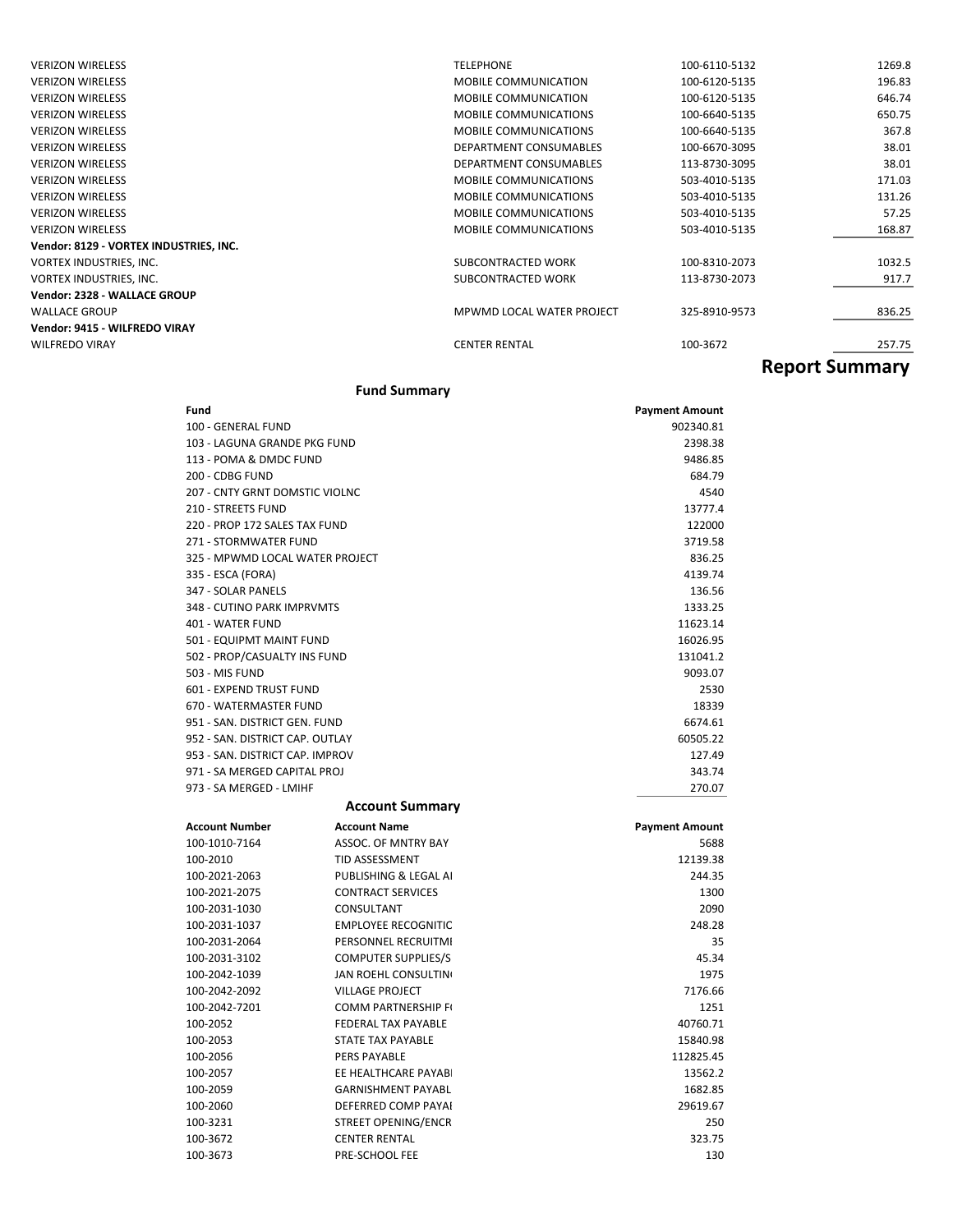| 100-5110-1015                          | <b>BENEFITS ADMINISTRAT</b>                             | 1573.65                      |
|----------------------------------------|---------------------------------------------------------|------------------------------|
| 100-5110-2078                          | <b>OTHER EXPENSE</b>                                    | 45                           |
| 100-5110-3092                          | <b>STATIONARY SUPPLIES</b>                              | 96.06                        |
| 100-5110-3095                          | DEPARTMENT CONSUM                                       | 286.89                       |
| 100-5110-4124                          | <b>MAIL SERVICES</b>                                    | 1609.75                      |
| 100-6110-1026                          | <b>MEDICAL EXAMS</b>                                    | 925                          |
| 100-6110-1030                          | CONSULTANT                                              | 3860.95                      |
| 100-6110-2041                          | <b>COUNTY COMMUNICAT</b>                                | 468549.01                    |
| 100-6110-2043                          | <b>TEMPORARY CONTRACT</b>                               | 880                          |
| 100-6110-2049                          | UNIFORM SERVICE/LAU                                     | 24.48                        |
|                                        | <b>Account Summary</b>                                  |                              |
| <b>Account Number</b><br>100-6110-2078 | <b>Account Name</b>                                     | <b>Payment Amount</b><br>760 |
| 100-6110-3095                          | <b>OTHER EXPENSE</b><br>DEPARTMENT CONSUM               | 65.54                        |
| 100-6110-3102                          | <b>COMPUTER SUPPLIES/S</b>                              | 2835.6                       |
| 100-6110-5132                          | <b>TELEPHONE</b>                                        | 1757.53                      |
| 100-6120-1029                          | <b>TRAINING &amp; EDUCATIOI</b>                         | 225                          |
| 100-6120-2049                          | UNIFORM SERVICE/LAN                                     | 144.14                       |
| 100-6120-5135                          | MOBILE COMMUNICATI                                      | 843.57                       |
| 100-6120-7191                          | CSA-74 REGIONAL EOC I                                   | 89.96                        |
| 100-6120-8187                          | DEPARTMENT EQUIPME                                      | 200                          |
| 100-6130-4125                          | <b>INVESTIGATION EXPENS</b>                             | 150                          |
| 100-6150-3095                          | <b>CONSUMABLES</b>                                      | 307.93                       |
| 100-6610-2041                          | <b>COUNTY COMMUNICAT</b>                                | 54260.59                     |
| 100-6610-2045                          | <b>ACCREDITATION</b>                                    | 5390                         |
| 100-6610-3095                          | DEPARTMENT CONSUM                                       | 25                           |
| 100-6610-4122                          | <b>DUES &amp; MEMBERSHIP</b>                            | 1080                         |
| 100-6640-2049                          | UNIFORM SERVICE/LAU                                     | 82.21                        |
| 100-6640-3093                          | <b>JANITORIAL SUPPLIES</b>                              | 112.64                       |
| 100-6640-3096<br>100-6640-3097         | <b>CSA 74 PURCHASES</b><br>SAFETY EQUIPMENT             | 1204.67<br>7500              |
| 100-6640-5135                          | MOBILE COMMUNICATI                                      | 1018.55                      |
| 100-6640-8187                          | DEPARTMENT EQUIPME                                      | 251.99                       |
| 100-6670-3095                          | DEPARTMENT CONSUM                                       | 38.01                        |
| 100-7210-2043                          | <b>TEMPORARY CONTRACT</b>                               | 1665                         |
| 100-7310-1030                          | CONSULTANT                                              | 1500                         |
| 100-7410-2044                          | <b>COPIER SERVICES</b>                                  | 341.5                        |
| 100-8110-3095                          | DEPT CONSUMABLES -                                      | 52608.59                     |
| 100-8110-8187                          | DEPT EQUIPMENT - CV I                                   | 390.63                       |
| 100-8310-2044                          | <b>COPIER SERVICES</b>                                  | 107.36                       |
| 100-8310-2049                          | UNIFORM SERVICE / LAI                                   | 211.38                       |
| 100-8310-2057                          | PEST CONTROL                                            | 65                           |
| 100-8310-2073                          | SUBCONTRACTED WOR                                       | 1492.5                       |
| 100-8310-3092                          | <b>STATIONARY SUPPLIES</b>                              | 44.14                        |
| 100-8310-3093<br>100-8310-3095         | JANITORIAL SUPPLIES                                     | 726.45                       |
| 100-8310-3097                          | DEPARTMENT CONSUM<br>SAFETY EQUIPMENT                   | 1413.77<br>166.39            |
| 100-8310-5133                          | <b>WATER</b>                                            | 8281.12                      |
| 100-8310-5136                          | SEWER SERVICE CHARG                                     | 2710.49                      |
| 100-8410-2049                          | UNIFORM SERVICE/LAU                                     | 59.01                        |
| 100-8410-3092                          | <b>STATIONARY SUPPLIES</b>                              | 44.14                        |
| 100-8420-2049                          | UNIFORM SERVICE/LAU                                     | 217.93                       |
| 100-8420-2073                          | SUBCONTRACTED WOR                                       | 467.69                       |
| 100-8420-3095                          | DEPARTMENT CONSUM                                       | 1166.23                      |
| 100-8420-3097                          | SAFETY EQUIPMENT                                        | 0.49                         |
| 100-8440-2049                          | UNIFORM SERVICE / LAI                                   | 149.12                       |
| 100-8440-3095                          | DEPARTMENT CONSUM                                       | 749.53                       |
| 100-8440-5133                          | <b>WATER</b>                                            | 12386.54                     |
| 100-8450-2049                          | UNIFORM SERVICE / LAI                                   | 59.01                        |
| 100-8910-2044                          | <b>COPIER SERVICES</b>                                  | 471.57                       |
| 100-9100-3104                          | <b>COMPUTER SOFTWARE</b>                                | 30                           |
| 100-9105-2049                          | UNIFORM SERVICE/LAU                                     | 260.32                       |
| 100-9105-3093<br>100-9105-3097         | <b>JANITORIAL SUPPLIES</b>                              | 8081.15                      |
|                                        |                                                         |                              |
|                                        | SAFETY EQUIPMENT                                        | 2340.92                      |
| 100-9200-2043<br>100-9310-1027         | <b>TEMPORARY CONTRACT</b><br><b>BACKGROUND INVESTIC</b> | 72.5<br>595                  |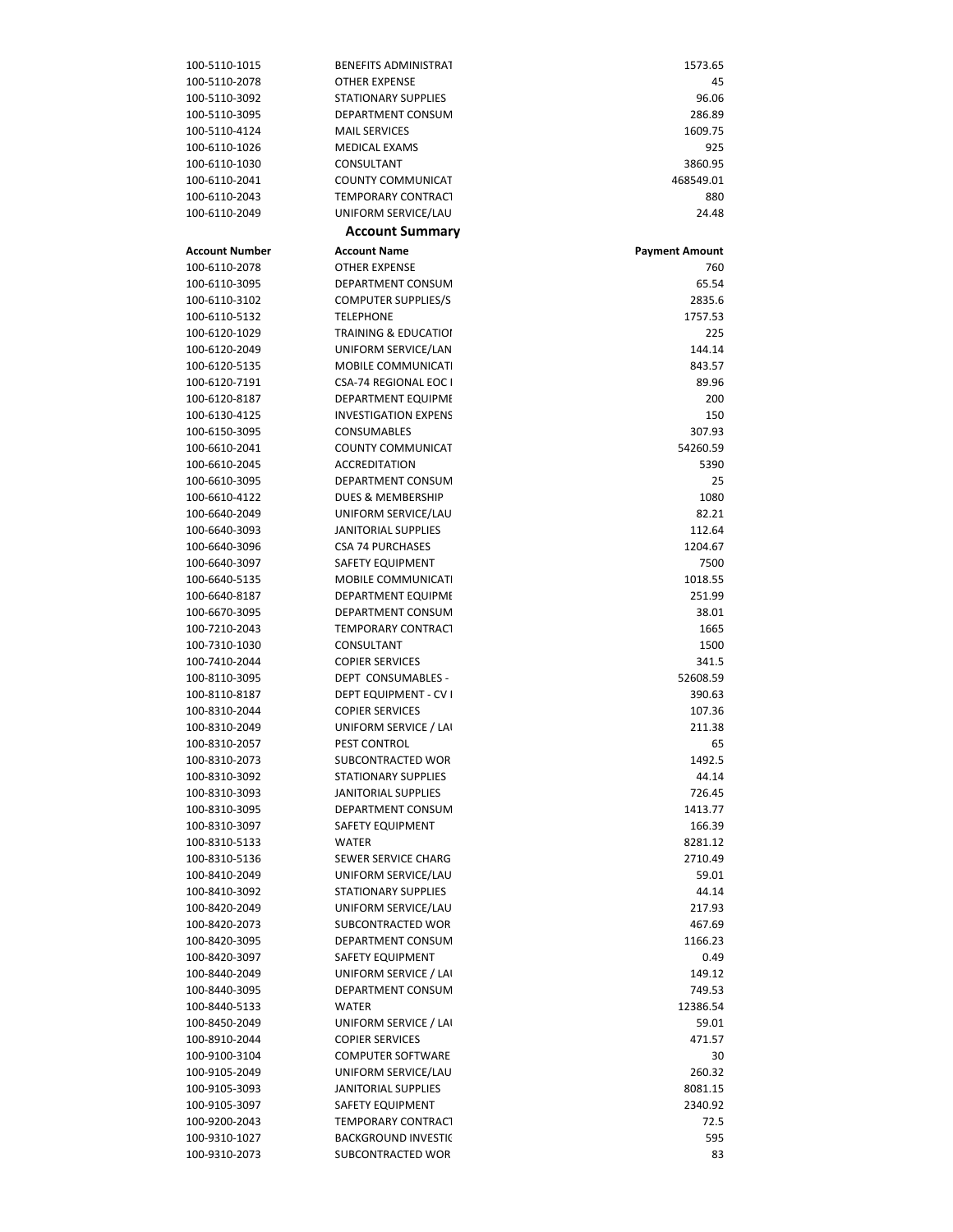| 103-2052                       | <b>FEDERAL TAX PAYABLE</b>                | 34.93                 |
|--------------------------------|-------------------------------------------|-----------------------|
| 103-2053                       | STATE TAX PAYABLE                         | 10.02                 |
| 103-2056                       | <b>PERS PAYABLE</b>                       | 193.06                |
|                                | <b>Account Summary</b>                    |                       |
| <b>Account Number</b>          | <b>Account Name</b>                       | <b>Payment Amount</b> |
| 103-2057                       | EE HEALTHCARE PAYABI                      | 13.3                  |
| 103-2060                       | DEFERRED COMP PAYAI                       | 41.47                 |
| 103-8710-2049                  | UNIFORM SERVICE/LAU                       | 36.9                  |
| 103-8710-5133                  | <b>WATER</b>                              | 2068.7                |
| 113-2052                       | <b>FEDERAL TAX PAYABLE</b>                | 892.76                |
| 113-2053                       | STATE TAX PAYABLE                         | 317.72                |
| 113-2056                       | <b>PERS PAYABLE</b>                       | 1690.35               |
| 113-2057                       | EE HEALTHCARE PAYABI                      | 347.31                |
| 113-2060                       | DEFERRED COMP PAYAI                       | 201.25                |
| 113-8730-2049                  | UNIFORM SERVICE / LAI                     | 215.16                |
| 113-8730-2073                  | SUBCONTRACTED WOR                         | 3306.85               |
| 113-8730-3095                  | DEPARTMENT CONSUM                         | 2265.45               |
| 113-8730-3097                  | SAFETY EQUIPMENT                          | 250                   |
| 200-2052                       | <b>FEDERAL TAX PAYABLE</b>                | 148.28                |
| 200-2053                       | STATE TAX PAYABLE                         | 41.69                 |
| 200-2056                       | PERS PAYABLE<br>EE HEALTHCARE PAYABI      | 302.34                |
| 200-2057<br>200-2060           |                                           | 53.1                  |
| 207-6180-2073                  | DEFERRED COMP PAYAI<br>SUBCONTRACTED WOR  | 139.38<br>4540        |
| 210-2052                       | FEDERAL TAX PAYABLE                       | 605.74                |
| 210-2053                       | STATE TAX PAYABLE                         | 192.66                |
| 210-2056                       | <b>PERS PAYABLE</b>                       | 1057.24               |
| 210-2057                       | EE HEALTHCARE PAYABI                      | 293.55                |
| 210-2060                       | DEFERRED COMP PAYAI                       | 636.26                |
| 210-8110-2049                  | UNIFORM SERVICE/LAU                       | 169.47                |
| 210-8110-3092                  | <b>STATIONARY SUPPLIES</b>                | 44.14                 |
| 210-8110-3095                  | DEPARTMENT CONSUM                         | 261.63                |
| 210-8210-2059                  | <b>STREET LIGHTINGS</b>                   | 563.6                 |
| 210-8210-2077                  | <b>TRAFFIC SIGNAL MAINT</b>               | 1281.76               |
| 210-8420-2049                  | UNIFORM SERVICE/LAU                       | 36.9                  |
| 210-8420-5133                  | <b>WATER</b>                              | 8634.45               |
| 220-6110-2041                  | <b>COUNTY COMMUNICAT</b>                  | 110007.4              |
| 220-6610-2041                  | COUNTY COMMUNICAT                         | 11992.6               |
| 271-2052                       | <b>FEDERAL TAX PAYABLE</b>                | 421.07                |
| 271-2053                       | STATE TAX PAYABLE                         | 117.65                |
| 271-2056                       | <b>PERS PAYABLE</b>                       | 1522.94               |
| 271-2057                       | EE HEALTHCARE PAYABI                      | 196.58                |
| 271-2060                       | DEFERRED COMP PAYAI                       | 299.8                 |
| 271-8110-2049                  | UNIFORM SERVICE/LAU<br><b>CONSUMABLES</b> | 147.47                |
| 271-8110-3095<br>325-8910-9573 | <b>MPWMD LOCAL WATER</b>                  | 1014.07               |
| 335-2052                       | <b>FEDERAL TAX PAYABLE</b>                | 836.25<br>1471.54     |
| 335-2053                       | STATE TAX PAYABLE                         | 486.95                |
| 335-2056                       | PERS PAYABLE                              | 1879.95               |
| 335-2057                       | EE HEALTHCARE PAYABI                      | 301.3                 |
| 347-8910-9539                  | <b>SOLAR PANELS</b>                       | 136.56                |
| 348-8910-9570                  | <b>PARKS IMPROVEMENTS</b>                 | 1333.25               |
| 401-2002                       | A/P MPWMD SURCHAR                         | 6535.35               |
| 401-2052                       | <b>FEDERAL TAX PAYABLE</b>                | 627.85                |
| 401-2053                       | STATE TAX PAYABLE                         | 201.88                |
| 401-2056                       | <b>PERS PAYABLE</b>                       | 1331.65               |
| 401-2057                       | EE HEALTHCARE PAYABI                      | 215.74                |
| 401-2060                       | DEFERRED COMP PAYAI                       | 423.52                |
| 401-8610-2053                  | <b>OUTSIDE PRINTING SER'</b>              | 137.4                 |
| 401-8610-3092                  | <b>STATIONARY SUPPLIES</b>                | 44.14                 |
| 401-8610-3104                  | <b>COMPUTER SOFTWARE</b>                  | 379                   |
| 401-8610-4124                  | <b>POSTAGE</b>                            | 317.6                 |
| 401-8620-2049                  | UNIFORM SERVICE/LAU                       | 147.47                |
|                                | <b>Account Summary</b>                    |                       |
| <b>Account Number</b>          | <b>Account Name</b>                       | <b>Payment Amount</b> |
| 401-8620-2072                  | <b>WATER SAMPLING</b>                     | 438                   |
| 401-8620-2078                  | OTHER EXPENSE                             | 731.58                |
|                                |                                           |                       |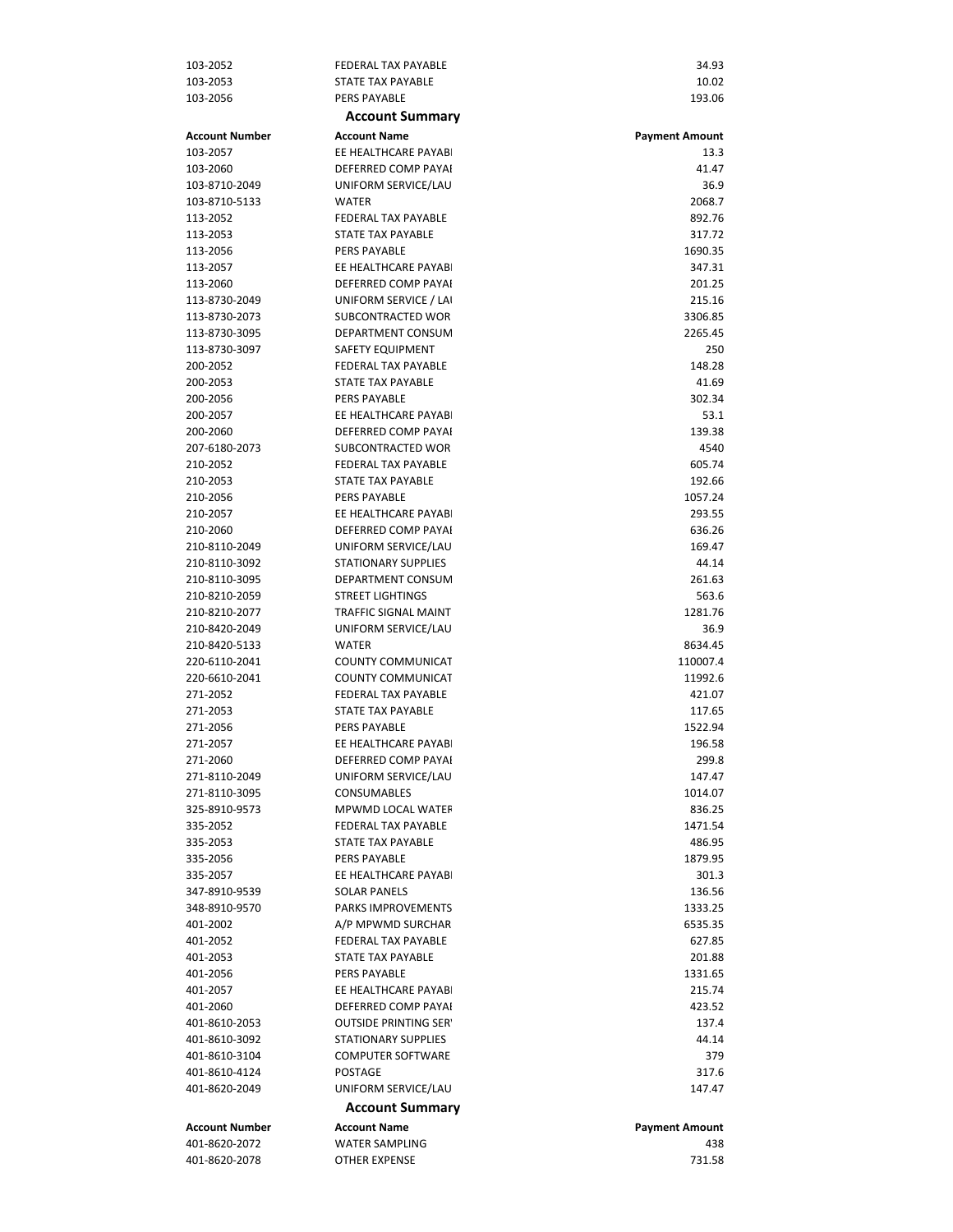| 5005060 AA                 |                                | 1520.56               |
|----------------------------|--------------------------------|-----------------------|
| 5005050 AA                 |                                | 1353.65               |
| 5005015 AA                 |                                | 202.31                |
| 5005014 AA                 |                                | 333.19                |
| 5005012 AA                 |                                | 196.84                |
| 5005010 AA                 |                                | 1930.91               |
| 5005007 AA                 |                                | 500                   |
| 271EMP                     |                                | 1014.07               |
| **None**                   |                                | 1314916.57            |
| <b>Project Account Key</b> |                                | <b>Payment Amount</b> |
|                            | <b>Project Account Summary</b> |                       |
| 973-9710-9526              | AFFORDABLE HOUSING             | 255.35                |
| 973-2060                   | DEFERRED COMP PAYAI            | 3.52                  |
|                            |                                | 4.05                  |
| 973-2059                   | <b>GARNISHMENT PAYABL</b>      | 1.5                   |
| 973-2057                   | EE HEALTHCARE PAYABI           |                       |
| 973-2053                   | STATE TAX PAYABLE              | 1.31                  |
| 973-2052                   | FEDERAL TAX PAYABLE            | 4.34                  |
| 971-9710-9599              | RENTAL PROPERTY EXP            | 343.74                |
| 953-2060                   | DEFERRED COMP PAYAI            | 10.14                 |
| 953-2057                   | EE HEALTHCARE PAYABI           | 6.66                  |
| 953-2056                   | PERS PAYABLE                   | 67.49                 |
| 953-2053                   | <b>STATE TAX PAYABLE</b>       | 12                    |
| 953-2052                   | <b>FEDERAL TAX PAYABLE</b>     | 31.2                  |
| 952-8820-9605              | <b>INTEREST EXPENSE</b>        | 2784.91               |
| 952-2330                   | LEASE PAYABLE - VACTC          | 57720.31              |
| 951-8820-3097              | SAFETY EQUIPMENT               | 500                   |
| 951-8820-3095              | DEPARTMENT CONSUM              | 234.35                |
| 951-8820-2073              | SUBCONTRACTED WOR              | 1922.8                |
| 951-8820-2049              | UNIFORM SERVICE / LAI          | 181.03                |
| 951-8810-5132              | <b>TELEPHONE</b>               | 153.18                |
| 951-8810-3092              | <b>STATIONARY SUPPLIES</b>     | 44.1                  |
| 951-2060                   | DEFERRED COMP PAYAI            | 425.49                |
| 951-2057                   | EE HEALTHCARE PAYABI           | 290.85                |
| 951-2056                   | PERS PAYABLE                   | 1916.48               |
| 951-2053                   | STATE TAX PAYABLE              | 244.38                |
| 951-2052                   | <b>FEDERAL TAX PAYABLE</b>     | 761.95                |
| 670-2130-1030              | <b>CONSULTING COSTS</b>        | 14739                 |
| 670-2120-1030              | CONSULTANT                     | 3600                  |
|                            |                                |                       |
| 601-2225                   | <b>ENCROACHMENT BOND</b>       | 1000                  |
| 601-2224                   | <b>MAIN GATE - PETROVIC</b>    | 1530                  |
| 503-4010-5138              | <b>DATA COMMUNICATIOI</b>      | 270.87                |
| 503-4010-5135              | MOBILE COMMUNICATI             | 528.41                |
| 503-4010-3102              | <b>COMPUTER SUPPLIES/S</b>     | 4667.73               |
| 503-2060                   | DEFERRED COMP PAYAI            | 1562.07               |
| 503-2057                   | EE HEALTHCARE PAYABI           | 127.72                |
| 503-2056                   | <b>PERS PAYABLE</b>            | 855.66                |
| 503-2053                   | <b>STATE TAX PAYABLE</b>       | 199.54                |
| 503-2052                   | FEDERAL TAX PAYABLE            | 881.07                |
| 502-5120-2090              | <b>INSURANCE</b>               | 121713                |
| 502-2066                   | <b>DENTAL PAYABLE</b>          | 9328.2                |
| 501-8520-6148              | <b>OUTSIDE REPAIRS</b>         | 6365.71               |
| 501-8520-6145              | <b>VEHICLE FUEL</b>            | 5861.29               |
| 501-8520-6144              | <b>VEHICLE PARTS</b>           | 1368.36               |
| 501-8520-3107              | <b>TOOLS</b>                   | 213.41                |
| 501-8520-3097              | SAFETY EQUIPMENT               | 217.23                |
| 501-8520-2049              | UNIFORM SERVICE/LAU            | 147.47                |
| 501-8510-3092              | <b>STATIONARY SUPPLIES</b>     | 44.11                 |
| 501-2060                   | DEFERRED COMP PAYAI            | 315.1                 |
| 501-2057                   | EE HEALTHCARE PAYABI           | 142.4                 |
| 501-2056                   | PERS PAYABLE                   | 893.86                |
| 501-2053                   | STATE TAX PAYABLE              | 78.26                 |
| 501-2052                   | FEDERAL TAX PAYABLE            | 379.75                |
| 401-8620-3095              | DEPARTMENT CONSUM              | 91.96                 |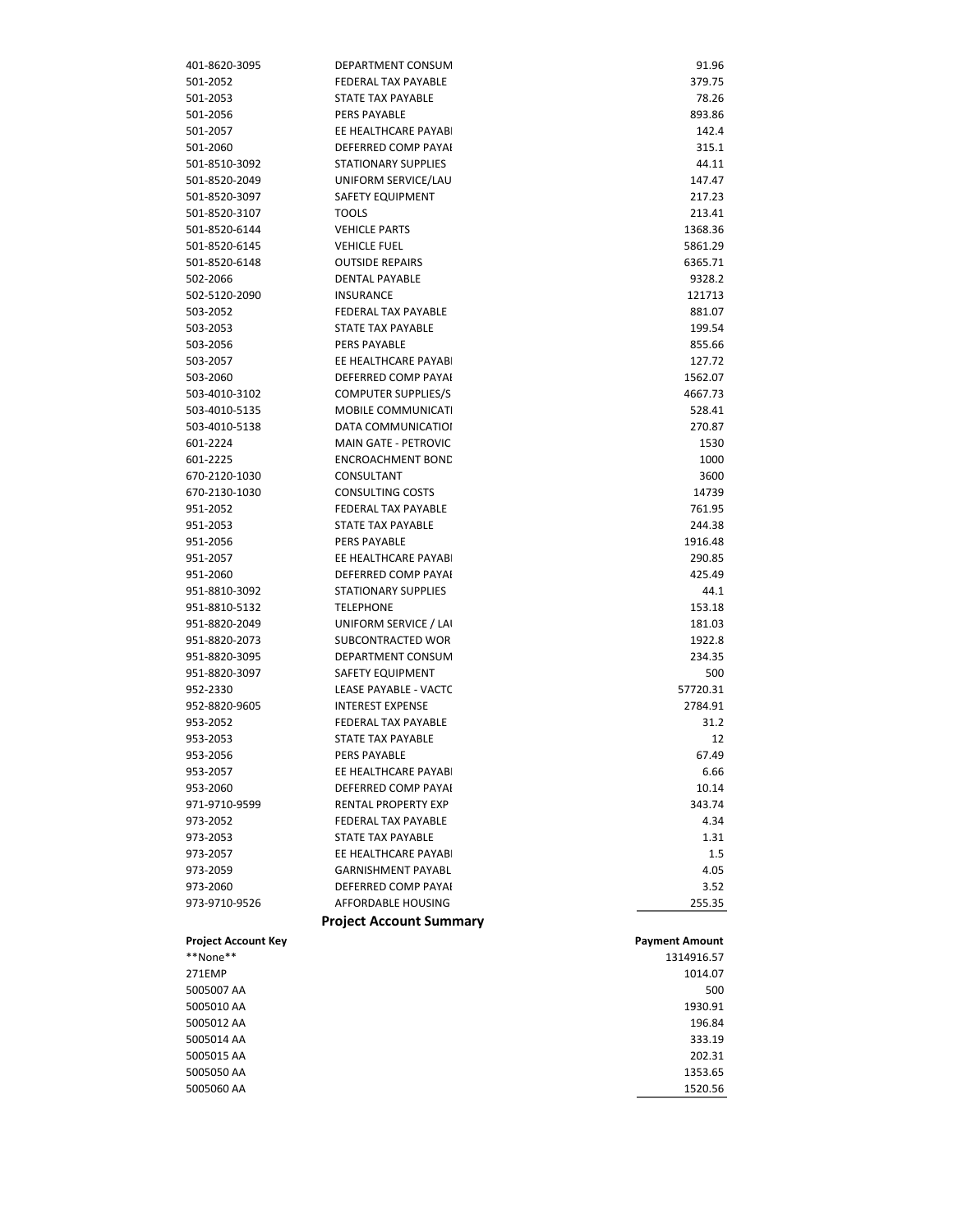

# **Distribution Report**

Seaside, CA Payroll Set: 01 Expense Range - Payment Range 08/08/2020-08/21/2020

| <b>Fund: 100 - GENERAL FUND</b> |                          |                      |
|---------------------------------|--------------------------|----------------------|
| 100-1010-0001                   | SALARIES                 | 4,730.25             |
| 100-2010-0001                   | SALARIES                 | 7,362.32             |
| 100-2010-0018                   | <b>AUTO ALLOWANCE</b>    | 200.00               |
| 100-2010-0019                   | HOUSING ALLOWANCE        | 2,100.00             |
| 100-2010-0020                   | PART-TIME HOURLY WAGES   | 1,659.67             |
| 100-2021-0001                   | SALARIES                 | 6,567.92             |
| 100-2031-0001                   | SALARIES                 | 8,732.38             |
| 100-2042-0020                   | PART-TIME HOURLY WAGES   | 3,664.32             |
| 100-3010-0001                   | <b>SALARIES</b>          | 6,646.16             |
| 100-3010-0020                   | PART-TIME HOURLY WAGES   | 2,059.02             |
| 100-5110-0001                   | SALARIES                 | 15,997.52            |
| 100-5110-0020                   | PART-TIME HOURLY         | 3,709.74             |
| 100-5110-0041                   | <b>MEDICAL INSURANCE</b> | 46.15                |
| 100-6110-0001                   | SALARIES                 | 31,540.46            |
| 100-6110-0002                   | <b>OVERTIME</b>          | 36.28                |
| 100-6110-0004                   | UNIFORM ALLOWANCE        | 361.38               |
| 100-6110-1033                   | <b>FITNESS PROGRAM</b>   | 45.00                |
| 100-6120-0001                   | SALARIES                 | 119,279.39           |
| 100-6120-0002                   | <b>OVERTIME</b>          | 8,354.25             |
| 100-6120-0004                   | UNIFORM ALLOWANCE        | 112.14               |
| 100-6130-0001                   | SALARIES                 | 32,808.35            |
| 100-6130-0002                   | <b>OVERTIME</b>          | 1,767.34             |
| 100-6130-0004                   | UNIFORM ALLOWANCE        | 74.76                |
| 100-6150-0001                   | SALARIES                 | 3,297.31             |
| 100-6150-0004                   | UNIFORM ALLOWANCE        | 36.00                |
| 100-6160-0001                   | SALARIES                 | 2,518.28             |
| 100-6160-0004                   | UNIFORM ALLOWANCE        | 36.00                |
| 100-6160-0041                   | <b>MEDICAL INSURANCE</b> | 46.15                |
| 100-6610-0001                   | SALARIES                 | 1,348.92             |
| 100-6610-0020                   | PART-TIME HOURLY WAGES   | 3,152.56             |
| 100-6640-0001                   | SALARIES                 | 113,731.65           |
| 100-6640-0002                   | <b>OVERTIME</b>          | 5,458.31             |
| 100-6640-0004                   | UNIFORM ALLOWANCE        | 103.86               |
| 100-6640-1033                   | <b>FITNESS PROGRAM</b>   | 90.00                |
| 100-7110-0001                   | SALARIES                 | 2,248.20             |
| 100-7110-0020                   | PART-TIME HOURLY WAGES   | 751.26               |
| 100-7210-0001                   | SALARIES                 | 10,042.90            |
| 100-7220-0001                   | SALARIES                 | 2,819.09             |
| 100-7310-0001                   | SALARIES                 | 3,412.32             |
| 100-7410-0001                   | SALARIES                 | 9,649.51             |
| 100-7410-0020                   | PART-TIME HOURLY         | 377.00               |
| 100-7410-0041                   | MEDICAL INSURANCE        | 46.15                |
| 100-8310-0001                   | SALARIES                 | 5,427.89             |
| 100-8310-0002                   | <b>OVERTIME</b>          | 337.20               |
| 100-8310-0097                   | <b>UNALLOCATED PAGER</b> |                      |
|                                 |                          | 2,337.42             |
| 100-8410-0001                   | SALARIES<br>SALARIES     | 1,500.66<br>7,458.63 |
| 100-8420-0001                   |                          |                      |
| 100-8430-0001                   | SALARIES                 | 941.95               |
| 100-8440-0001                   | SALARIES                 | 2,181.51             |
| 100-8450-0001                   | SALARIES                 | 0.00                 |
| 100-8910-0001                   | SALARIES                 | 20,507.94            |
| 100-9100-0001                   | SALARIES                 | 5,372.24             |
| 100-9100-0020                   | PART-TIME HOURLY WAGES   | 2,304.34             |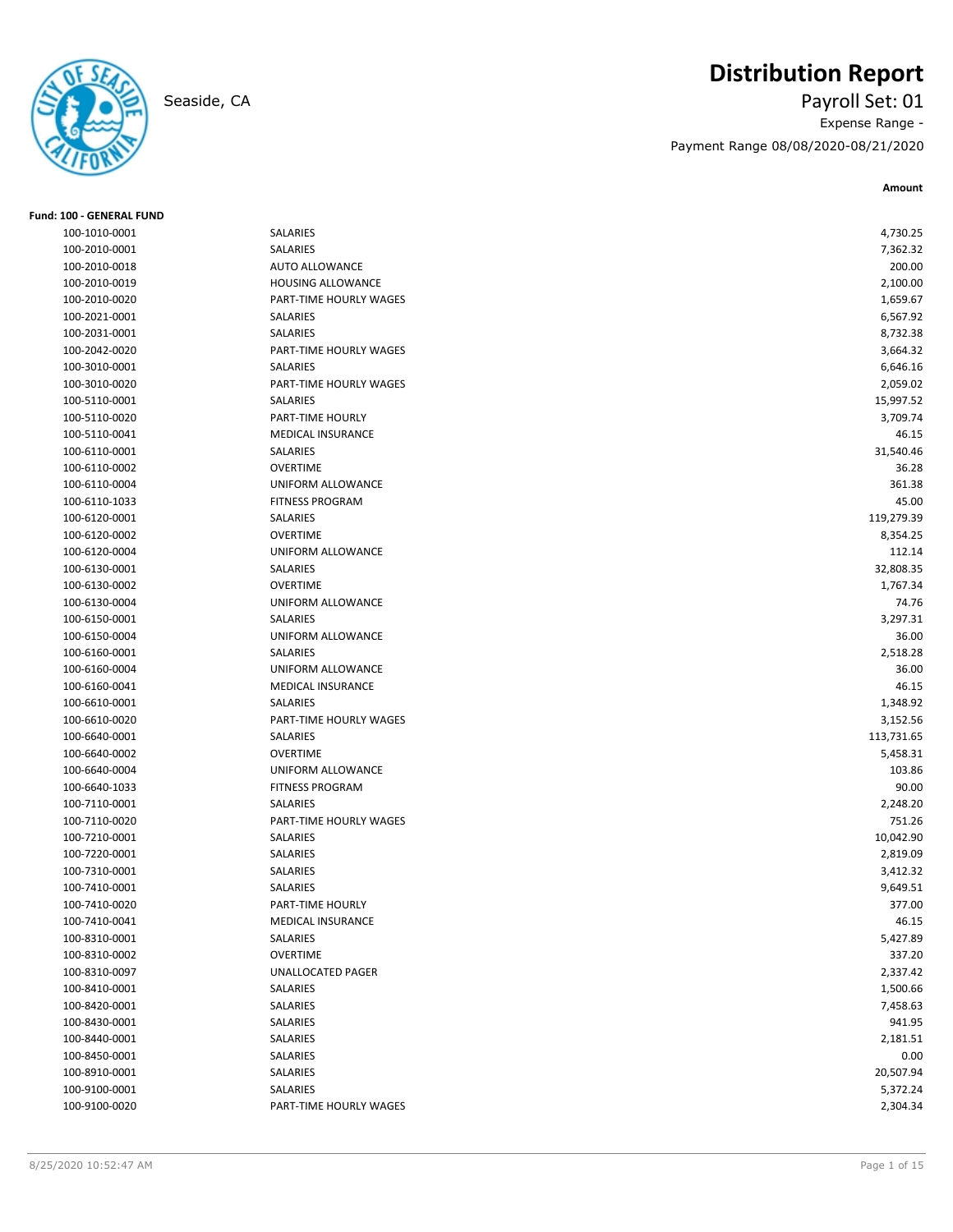#### **Distribution Report Expense Range: - Payment Range: 08/08/2020-08/21/2020**

| 100-9105-0001 | <b>SALARIES</b>               |                                          | 2,028.03   |
|---------------|-------------------------------|------------------------------------------|------------|
| 100-9105-0020 | <b>PART-TIME HOURLY WAGES</b> |                                          | 3,364.26   |
| 100-9200-0020 | <b>PART-TIME HOURLY WAGES</b> |                                          | 811.20     |
| 100-9310-0001 | <b>SALARIES</b>               |                                          | 5,269.21   |
| 100-9310-0020 | <b>PART-TIME HOURLY WAGES</b> |                                          | 7,249.94   |
| 100-9320-0020 | <b>PART-TIME HOURLY WAGES</b> |                                          | 730.08     |
| 100-9340-0020 | <b>PART-TIME HOURLY WAGES</b> |                                          | 436.02     |
| 100-9350-0020 | <b>PART-TIME HOURLY WAGES</b> |                                          | 491.92     |
| 100-9400-0020 | <b>PART-TIME HOURLY WAGES</b> |                                          | 1,310.26   |
| 100-9500-0020 | <b>PART-TIME HOURLY WAGES</b> |                                          | 1,519.32   |
|               |                               | Fund 100 - GENERAL FUND Total: 10.653.15 | 488.600.29 |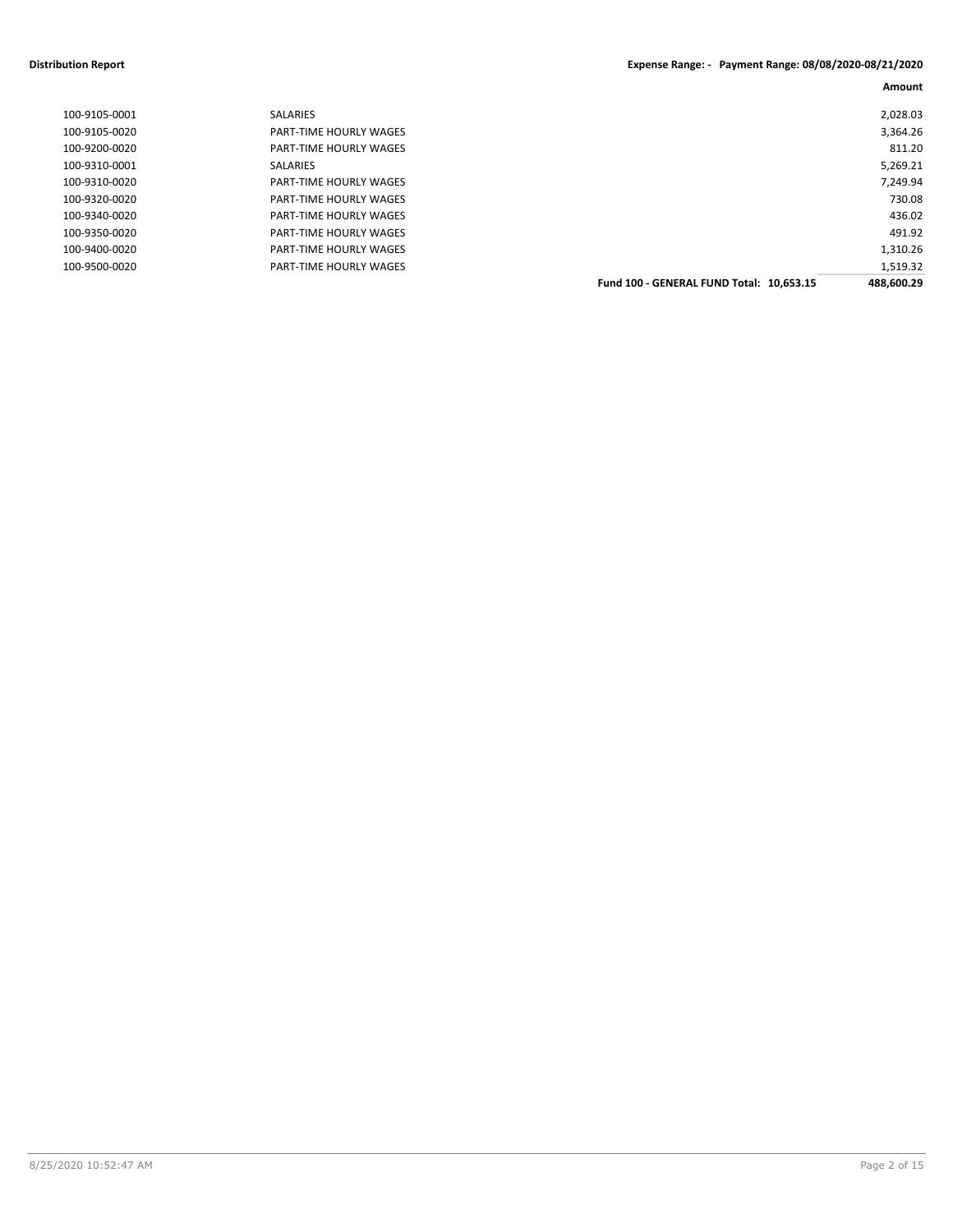**Fund: 103 - LAGUNA GRANDE PKG FUND**

103-8710-0001 SALARIES 559.24

**Fund 103 - LAGUNA GRANDE PKG FUND Total: 12.50 559.24**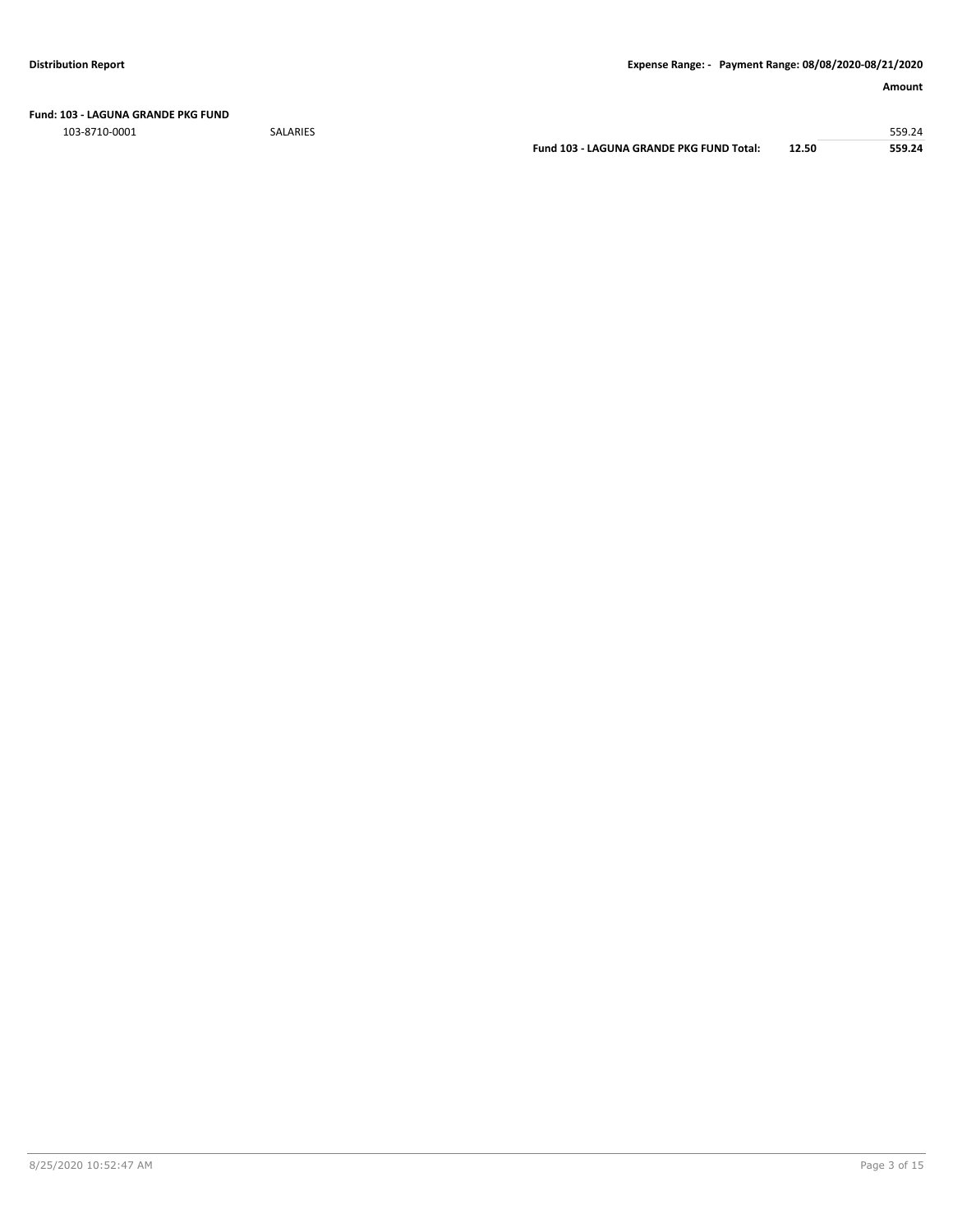|  | Fund: 113 - POMA & DMDC FUND |  |  |
|--|------------------------------|--|--|
|  |                              |  |  |

| 113-8730-0001 | SALARIES           |
|---------------|--------------------|
| 113-8730-0002 | OVERTIME           |
| 113-8730-0020 | PART-TIME HOURLY W |
| 113-8730-0041 | MEDICAL INSURANCE  |
|               |                    |

| 113-8730-0001 | SALARIES                 |                                    |        | 11,208.05 |
|---------------|--------------------------|------------------------------------|--------|-----------|
| 113-8730-0002 | <b>OVERTIME</b>          |                                    |        | 55.86     |
| 113-8730-0020 | PART-TIME HOURLY WAGES   |                                    |        | 999.20    |
| 113-8730-0041 | <b>MEDICAL INSURANCE</b> |                                    |        | 46.15     |
|               |                          | Fund 113 - POMA & DMDC FUND Total: | 341.00 | 12,309.26 |
|               |                          |                                    |        |           |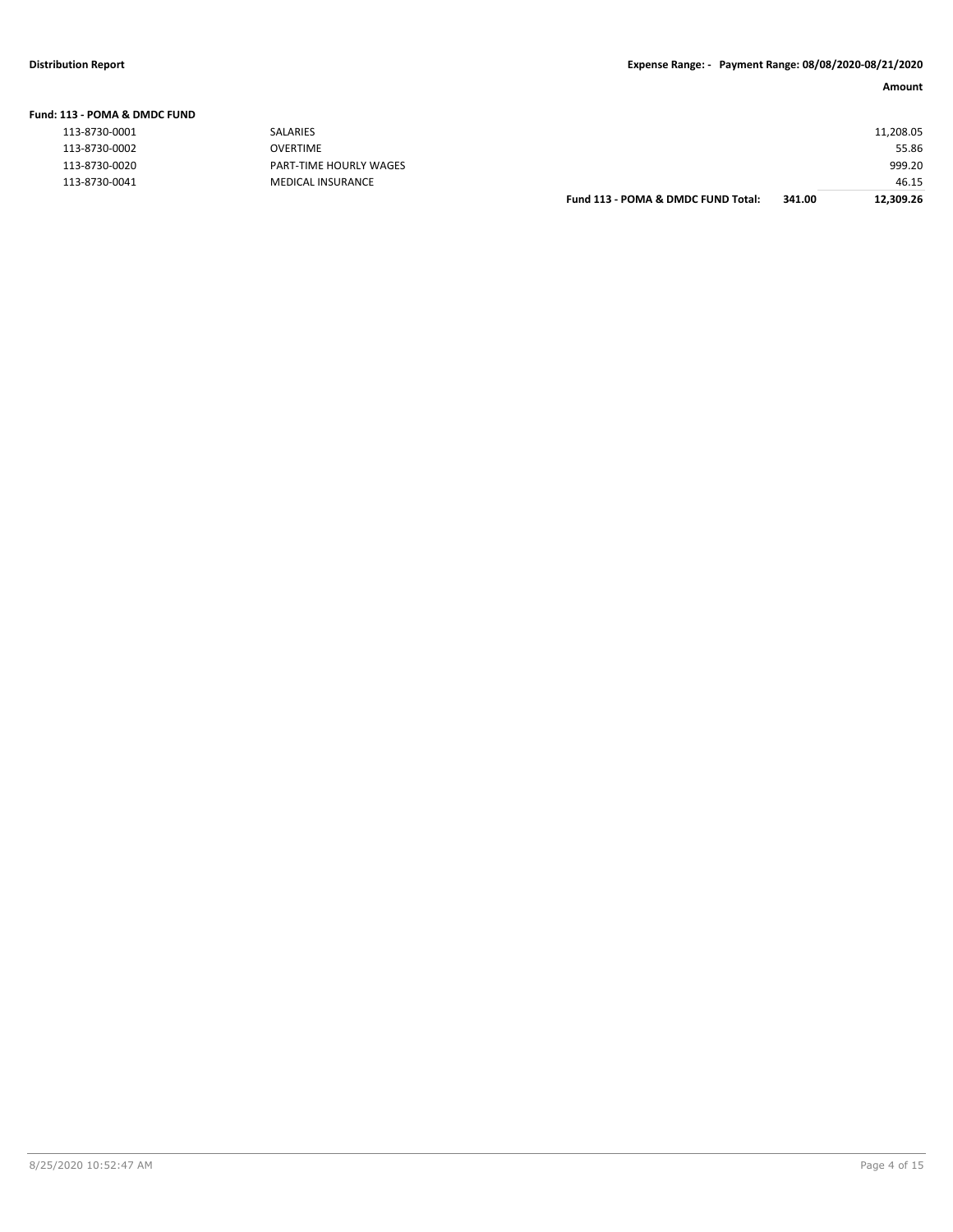**Fund: 200 - CDBG FUND** 200-5410-0001 SALARIES 1,848.27

**Fund 200 - CDBG FUND Total: 44.60 1,848.27**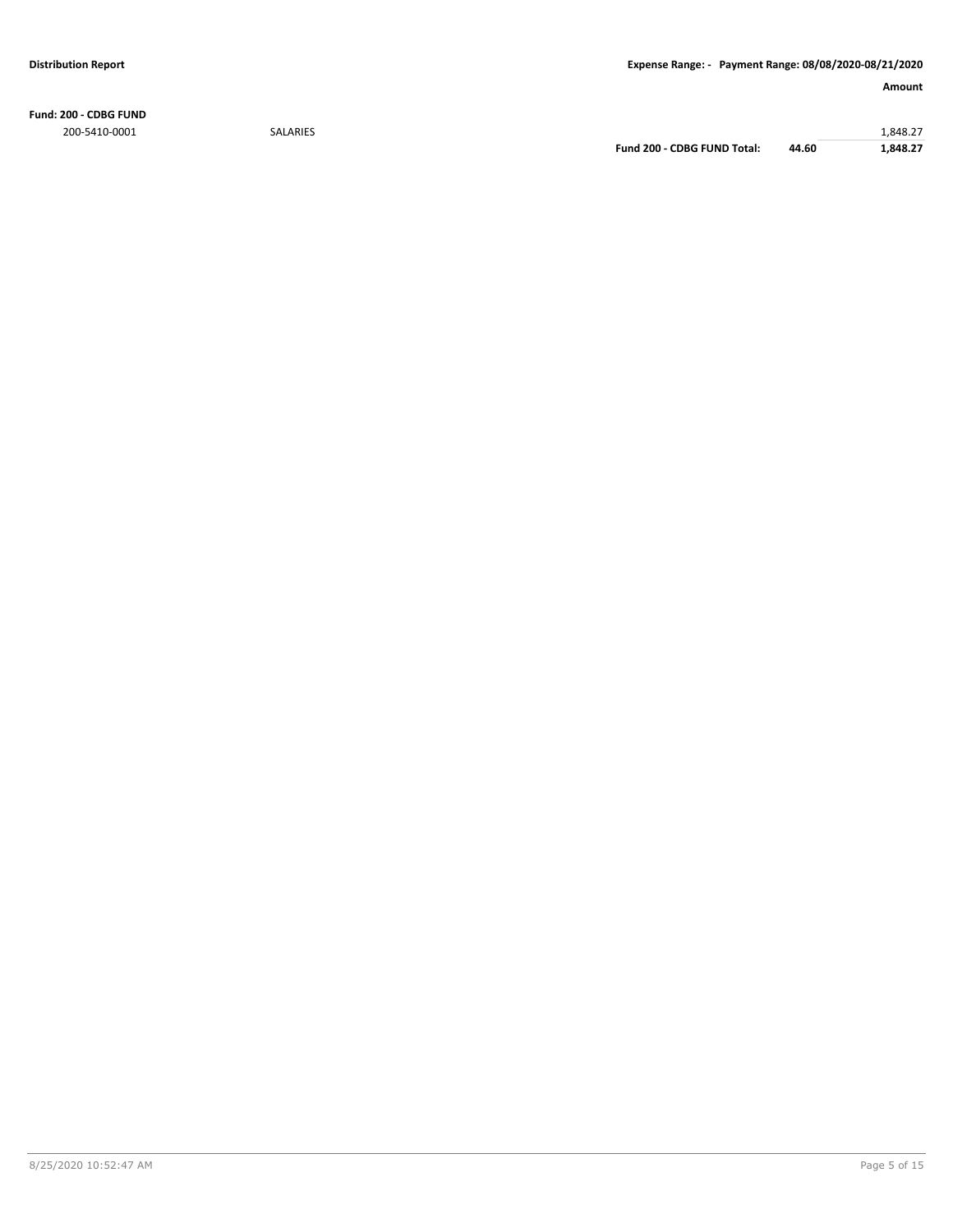#### **Fund: 210 - STREETS FUND**

| 210-8110-0001 | <b>SALARIES</b> |                                       |        | 10,050.82 |
|---------------|-----------------|---------------------------------------|--------|-----------|
| 210-8110-0002 | <b>OVERTIME</b> |                                       |        | 337.21    |
| 210-8420-0001 | <b>SALARIES</b> |                                       |        | 287.57    |
|               |                 | <b>Fund 210 - STREETS FUND Total:</b> | 341.00 | 10,675.60 |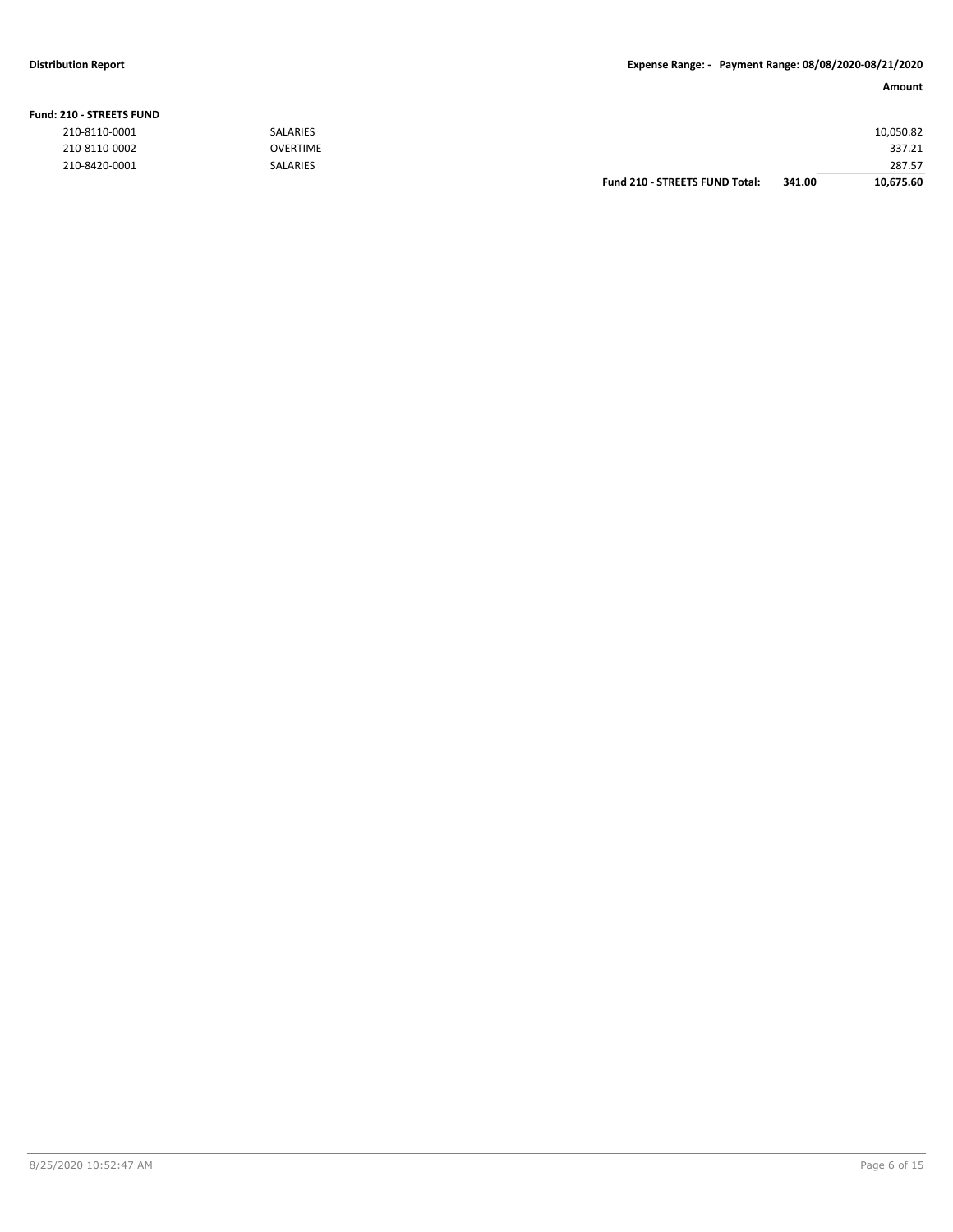**Fund: 271 - STORMWATER FUND** 271-8110-0001 SALARIES 6,736.07

**Fund 271 - STORMWATER FUND Total: 176.90 6,736.07**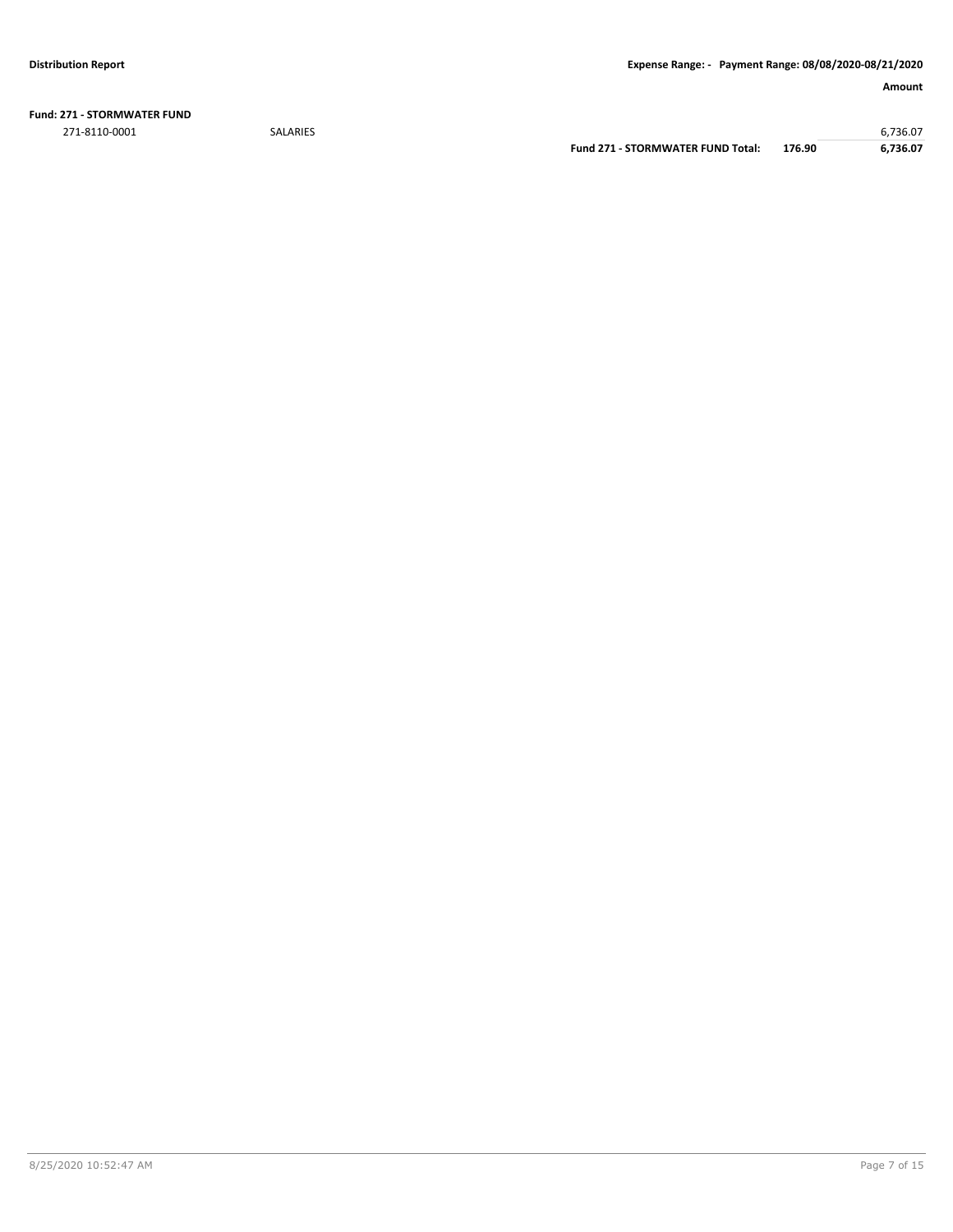**Fund: 335 - ESCA (FORA)**

#### **Amount**

335-2010-0001 SALARIES 10,415.92 46.15<br>46.15 46.15 GUIDEAL INSURANCE Fund 335 - ESCA (FORA) Total: 46.00 46.15<br>46.15 Fund 335 - ESCA (FORA) Total: 460.00 40.462.07 **Fund 335 - ESCA (FORA) Total: 160.00 10,462.07**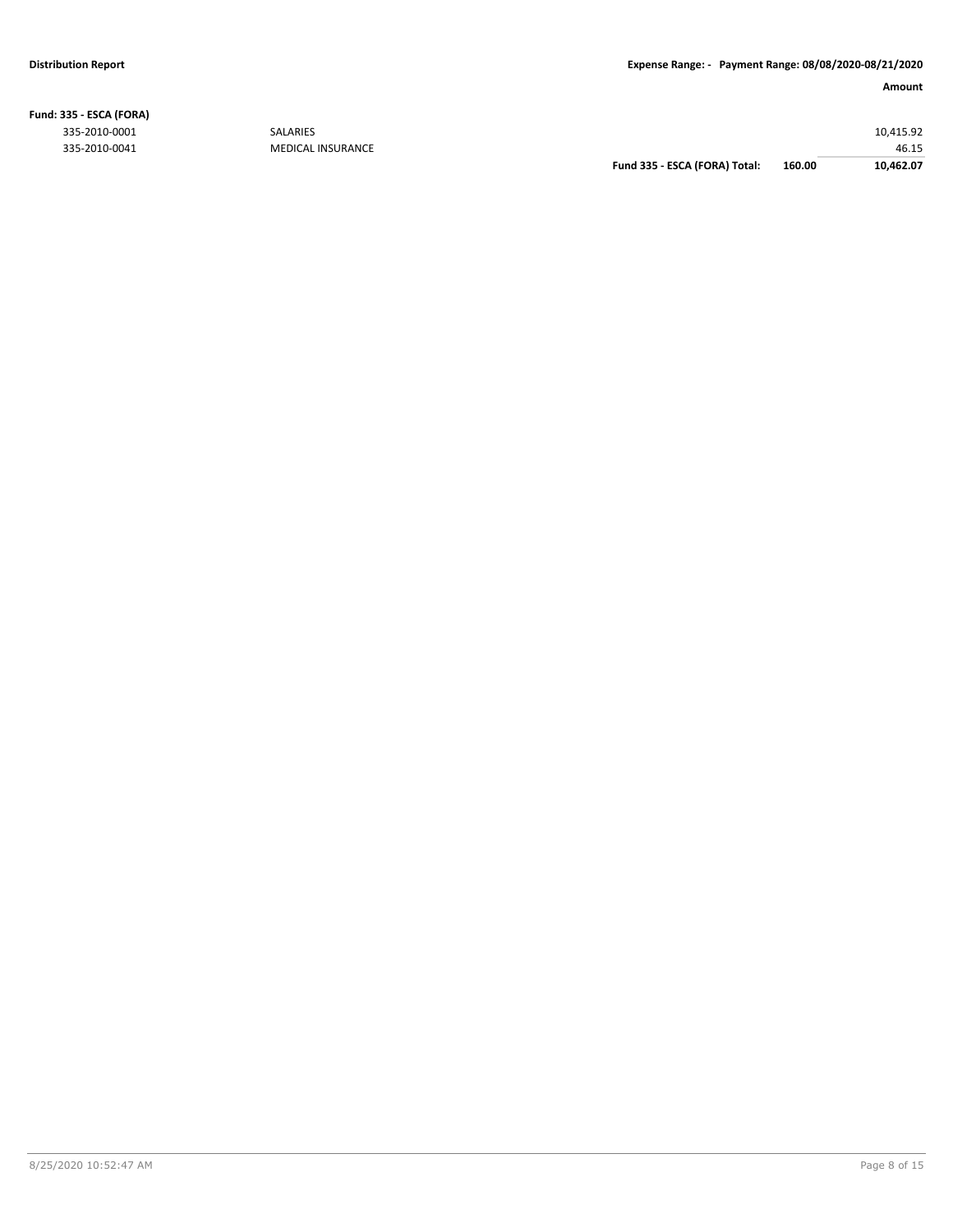#### **Fund: 401 - WATER FUND**

| 401-8610-0001 | <b>SALARIES</b> |                              |        | 216.99   |
|---------------|-----------------|------------------------------|--------|----------|
| 401-8620-0001 | SALARIES        |                              |        | 8,110.40 |
| 401-8620-0002 | <b>OVERTIME</b> |                              |        | 180.62   |
|               |                 | Fund 401 - WATER FUND Total: | 231.70 | 8.508.01 |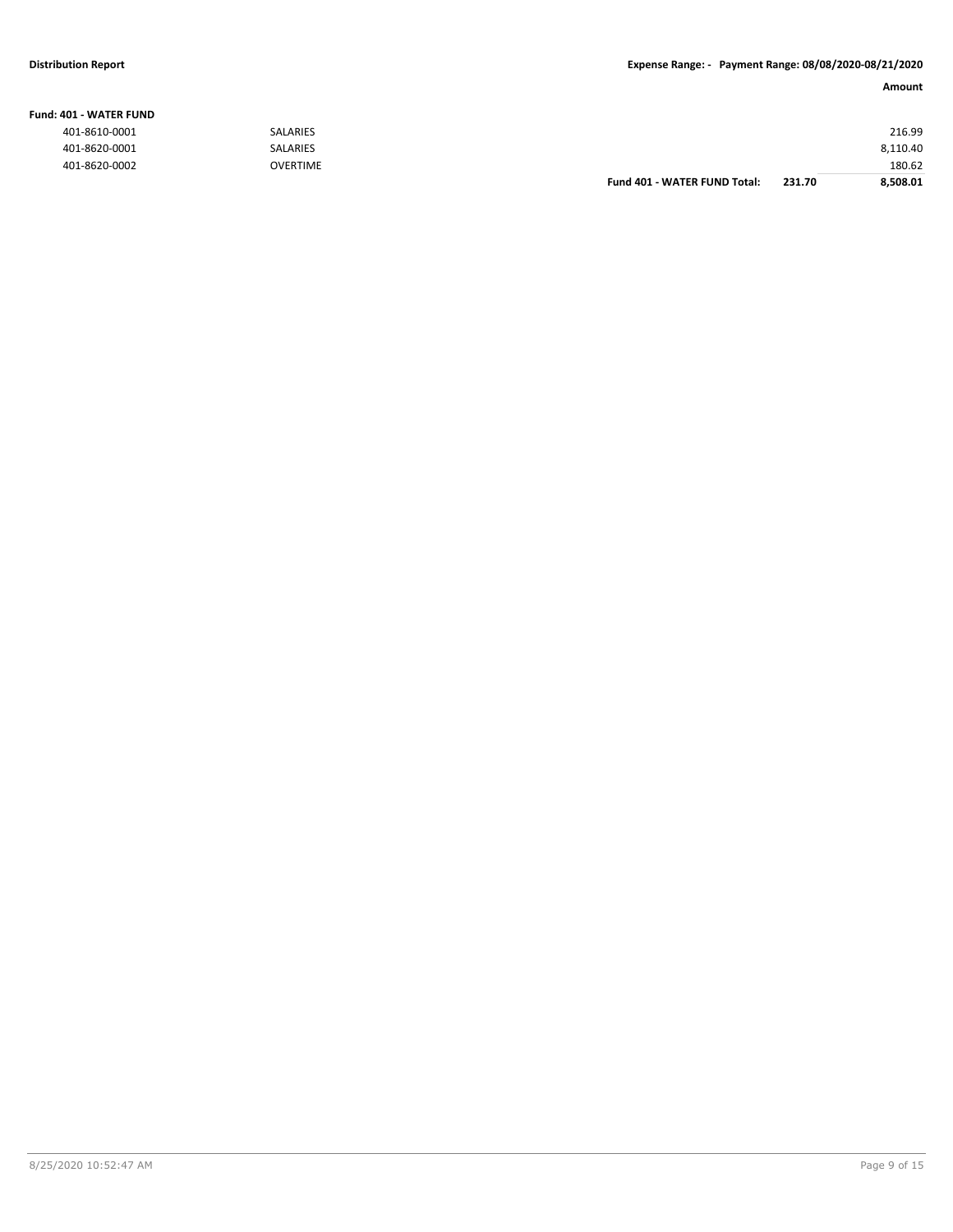| <b>Fund: 501 - EQUIPMT MAINT FUND</b> |  |
|---------------------------------------|--|
|---------------------------------------|--|

|               |                 | <b>Fund 501 - EQUIPMT MAINT FUND Total:</b> | 152.00 | 5.366.60 |
|---------------|-----------------|---------------------------------------------|--------|----------|
| 501-8520-0001 | <b>SALARIES</b> |                                             |        | 4.932.58 |
| 501-8510-0001 | <b>SALARIES</b> |                                             |        | 434.02   |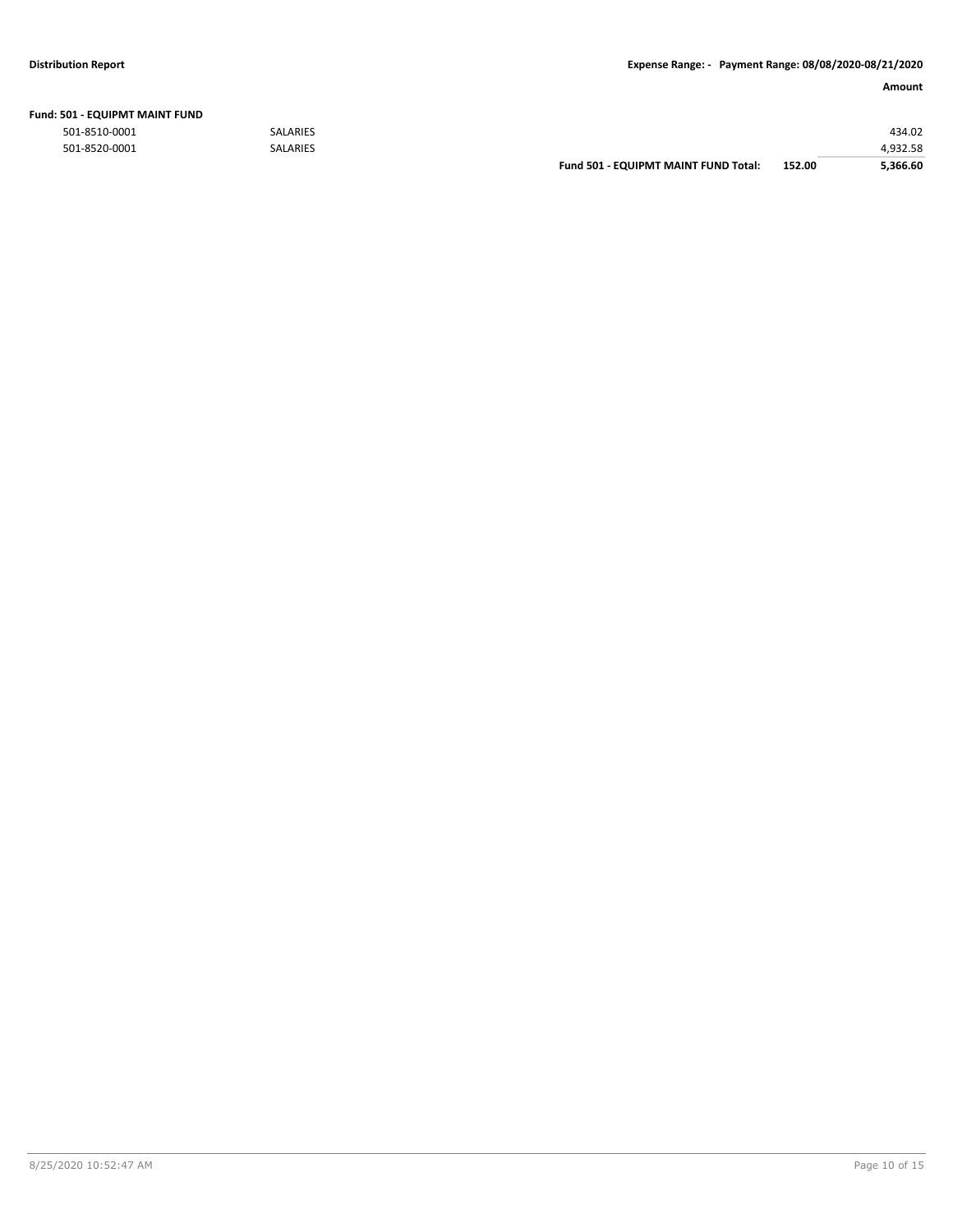**Fund: 503 - MIS FUND** 503-4010-0001 SALARIES 4,740.34

**Fund 503 - MIS FUND Total: 80.00 4,740.34**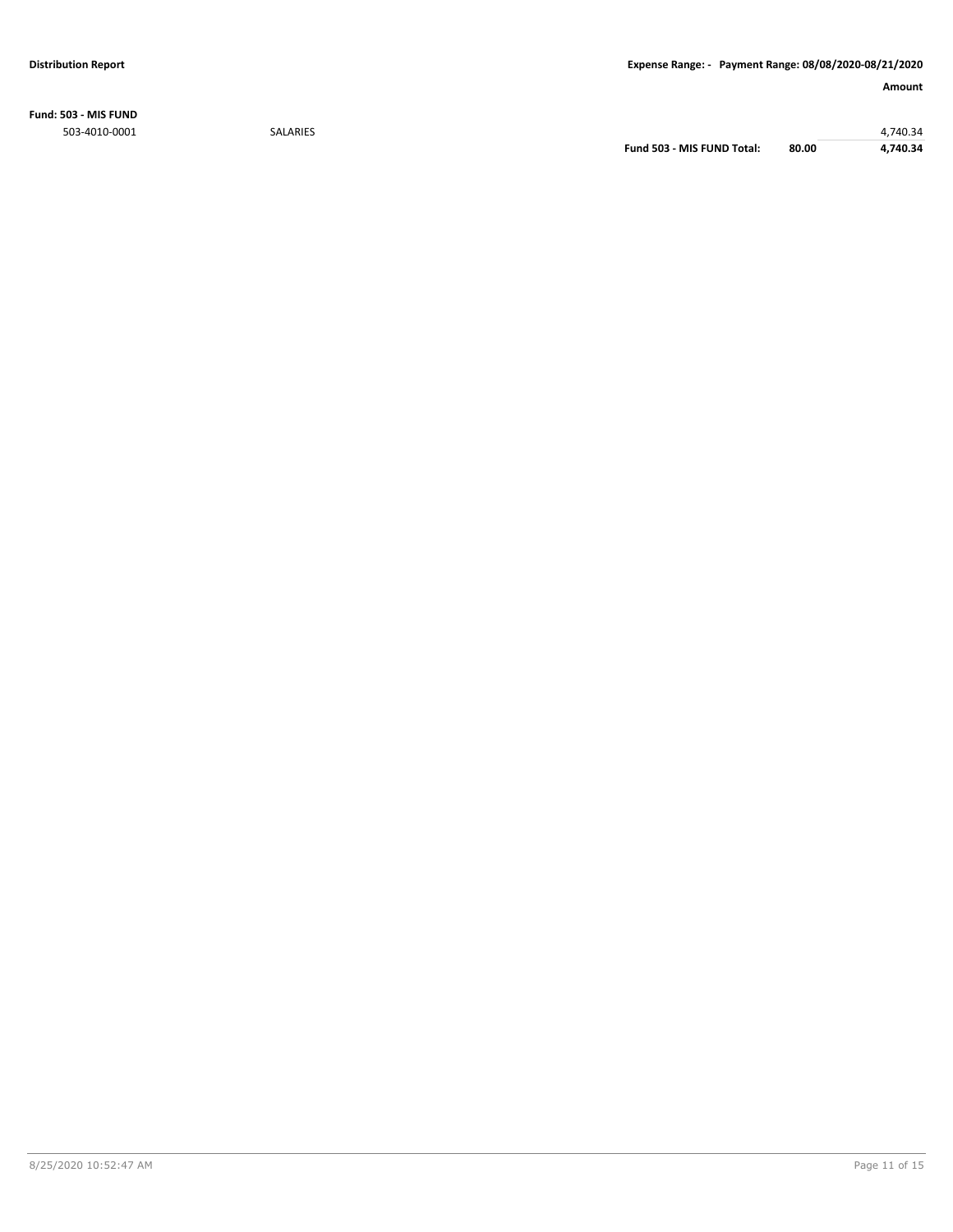| Fund: 951 - SAN. DISTRICT GEN. FUND |                           |                                           |        |           |
|-------------------------------------|---------------------------|-------------------------------------------|--------|-----------|
| 951-8810-0001                       | <b>SALARIES</b>           |                                           |        | 433.98    |
| 951-8820-0001                       | SALARIES                  |                                           |        | 8.437.92  |
| 951-8820-0002                       | OVERTIME                  |                                           |        | 308.25    |
| 951-8820-0012                       | VACATION\COMP TIME PAYOFF |                                           |        | 1,411.99  |
|                                     |                           | Fund 951 - SAN, DISTRICT GEN, FUND Total: | 303.74 | 10.592.14 |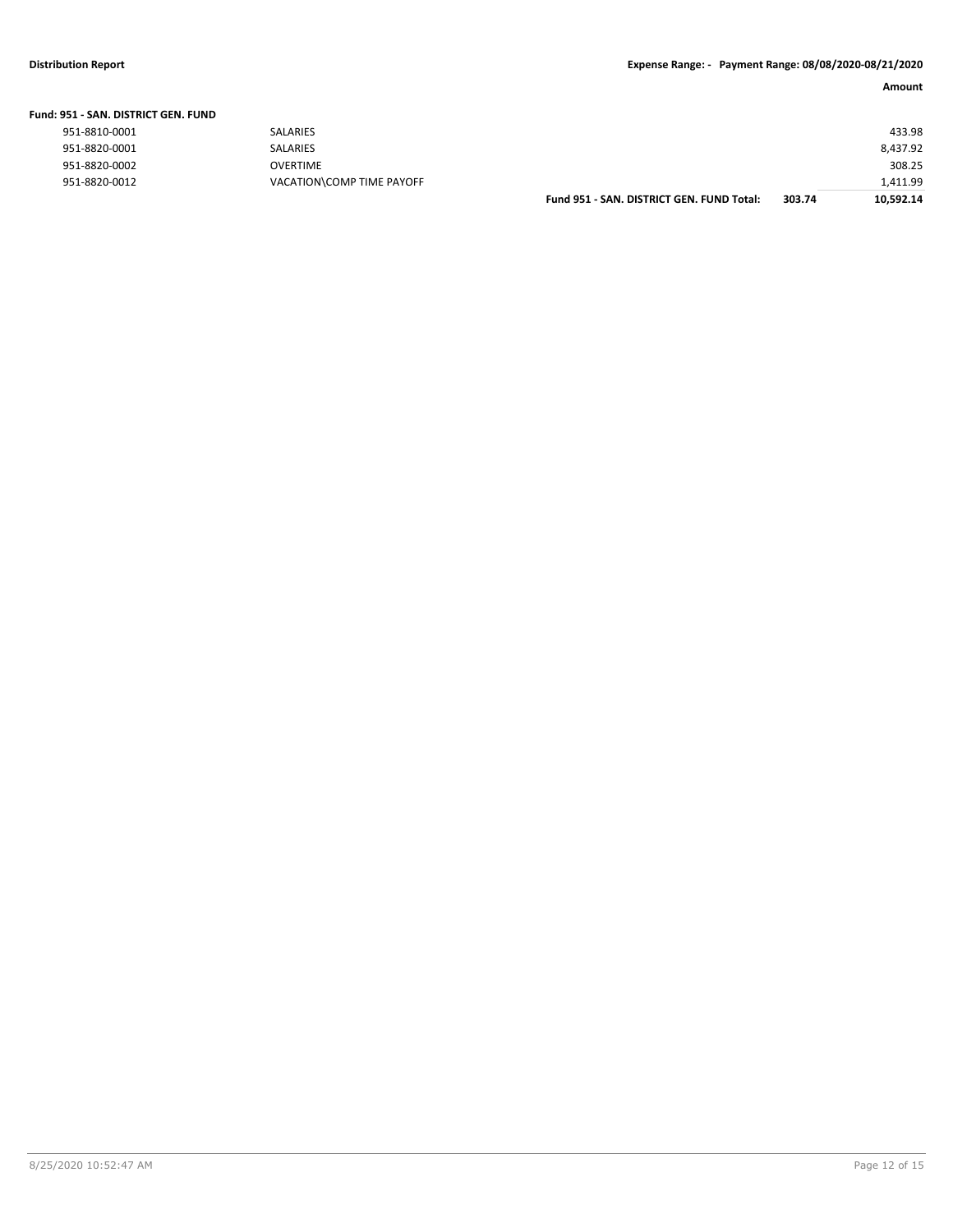|  | Fund: 953 - SAN. DISTRICT CAP. IMPROV |  |
|--|---------------------------------------|--|
|  |                                       |  |

953-8820-9204 LIFT STATION UPGRADES 53.40

953-8820-9214 DEL MONTE SWR MAIN REPLACEMENT<br>240.31 Pund 953 - SAN. DISTRICT CAP. IMPROV Total: 4.50 240.31 **Fund 953 - SAN. DISTRICT CAP. IMPROV Total: 4.50**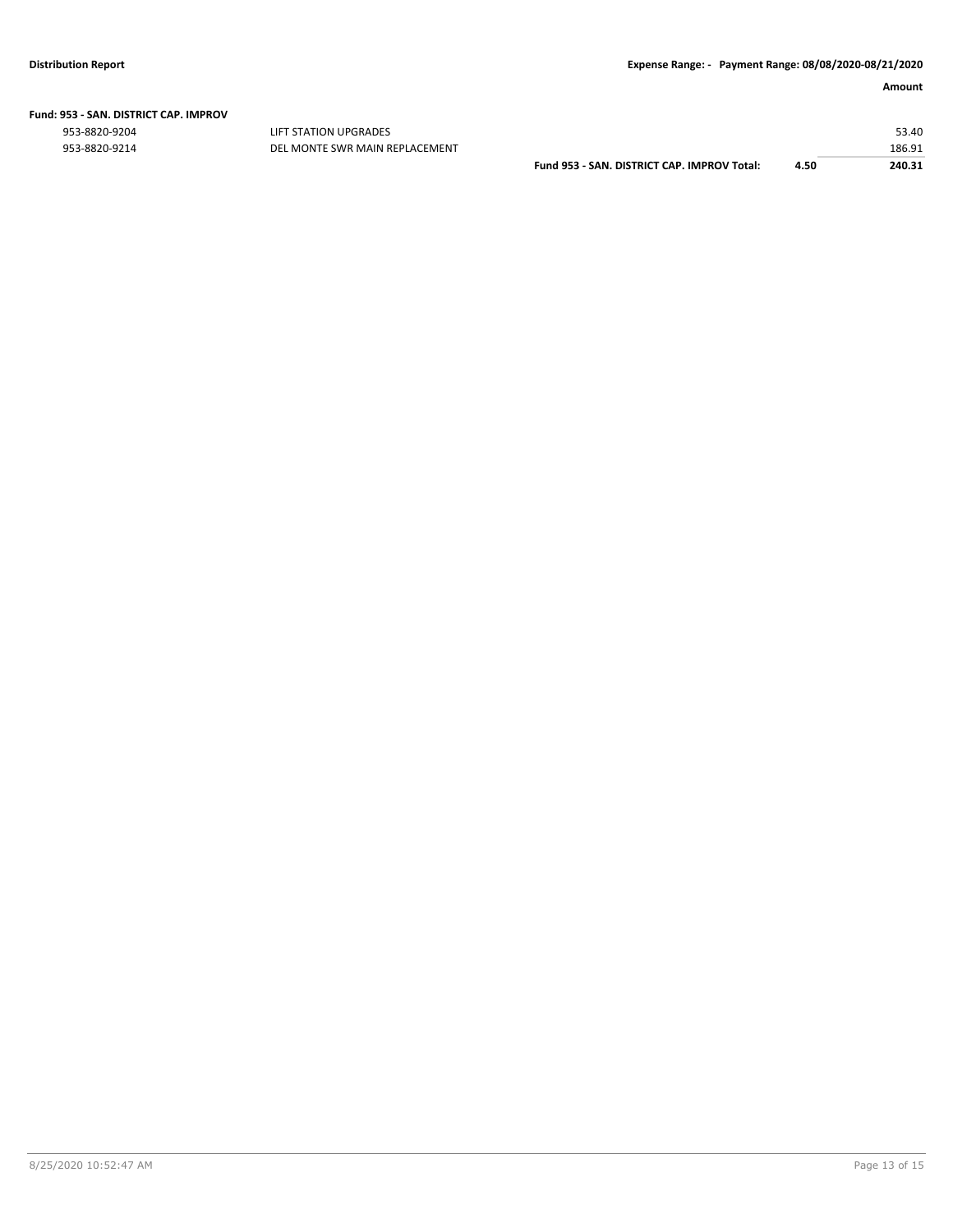**Fund: 973 - SA MERGED - LMIHF** 973-9710-9599 RENTAL PROPERTY EXP & MAINT 64.65

**Fund 973 - SA MERGED - LMIHF Total: 2.00 64.65**